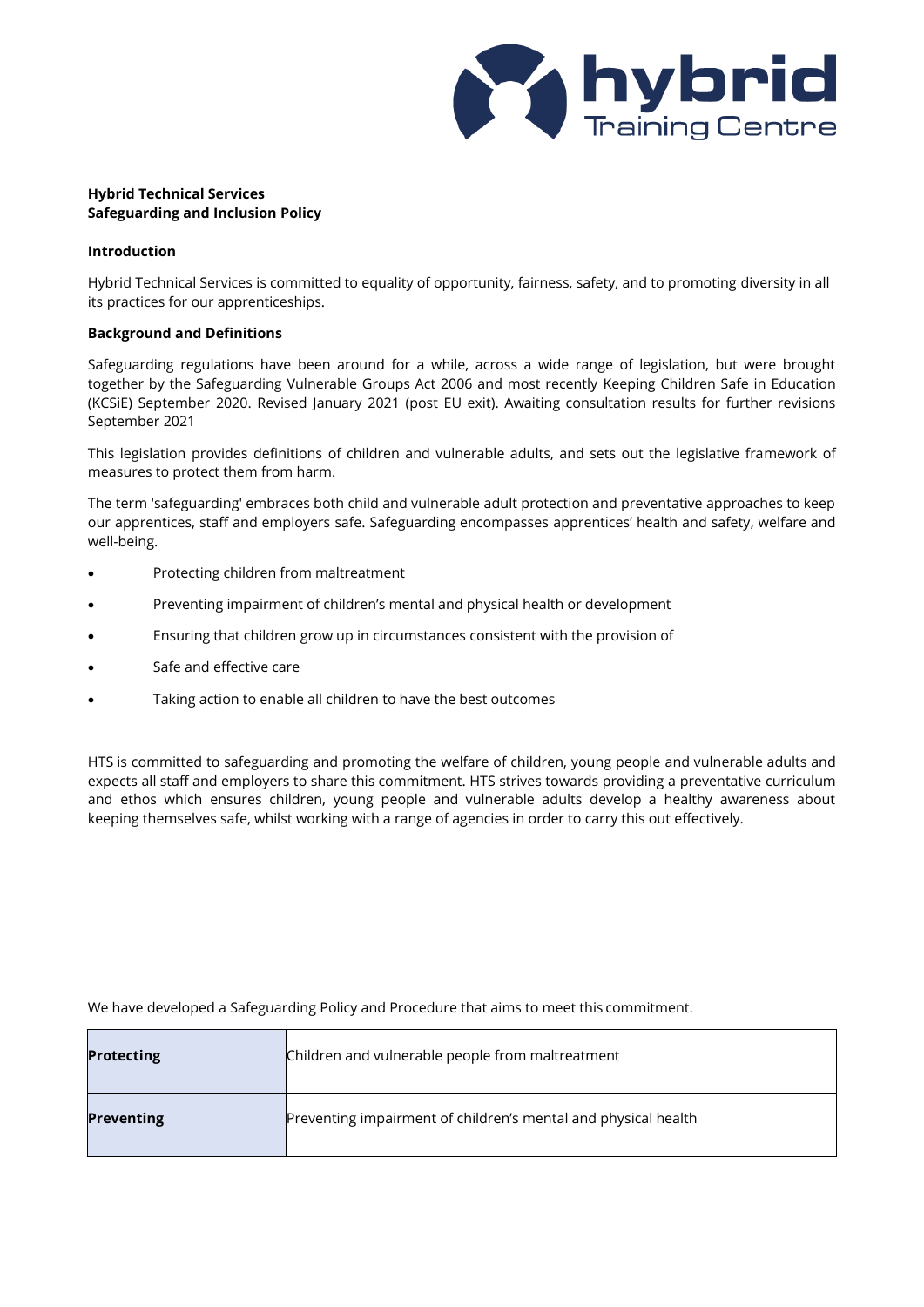| <b>Ensuring</b>      | Ensuring that children grow up in circumstances consistent with the provision of<br>safe and effective care |
|----------------------|-------------------------------------------------------------------------------------------------------------|
| <b>Taking Action</b> | Taking action to enable all children to have the best outcomes                                              |

## **What is 'risk'?**

'Risk' is the future possibility that someone may be harmed due to a range of unwanted or neglectful behaviours. We work to reduce the likelihood of harm to our learners/apprentices and mitigate the impact of that harm in terms of the severity.

'Harm' is sometimes 'significant' to a child or young person (Children Act 2004). The definitions of emotional, physical and sexual abuse and neglect describe categories of 'harm' and can be found in the document Working Together to Safeguard Children (2018). And more recently keeping Children Safe in Education (2020). 'Harm' is described as the "ill-treatment or the impairment of health or development". 'Development' means physical, intellectual, emotional, social or behavioural development; 'health' means physical or mental health; and 'illtreatment' includes sexual abuse, domestic abuse and forms of ill-treatment which are not physical. As a result of the Adoption and Children Act 2002, the definition of harm also includes "impairment suffered by hearing or seeing the ill-treatment of another". This is useful when considering harm arising from domestic abuse.

## **Abuse**

A form of maltreatment of a child. Somebody may abuse or neglect a child by inflicting harm, or by failing to act to prevent harm. Harm can include ill treatment that is not physical as well as the impact of witnessing ill treatment of others. This can be particularly relevant, for example, in relation to the impact on children of all forms of domestic abuse. Children may be abused in a family or in an institutional or community setting by those known to them or, more rarely, by others. Abuse can take place wholly online, or technology may be used to facilitate offline abuse. Children may be abused by an adult or adults, or another child or children.

## **Domestic Abuse**

Domestic abuse can encompass a wide range of behaviours and may be a single incident or a pattern of incidents. Domestic abuse is not limited to physical acts of violence or threatening behaviour, and can include emotional, psychological, controlling or coercive behaviour, sexual and/or economic abuse. Types of domestic abuse include intimate partner violence, abuse by family members, teenage relationship abuse and adolescent to parent violence.

Anyone can be a victim of domestic abuse, regardless of gender, age, ethnicity, socio-economic status, sexuality or background and domestic abuse can take place inside or outside of the home. Domestic abuse continues to be a prevalent risk factor identified through children social care assessments for children in need. Domestic abuse has a significant impact on children and young people. Children may experience domestic abuse directly, as victims in their own right, or indirectly due to the impact the abuse has on others such as the non-abusive parent. [Domestic](https://www.gov.uk/government/publications/domestic-abuse-bill-2020-factsheets/domestic-abuse-bill-2020-overarching-factsheet)  [Abuse Act 2021: overarching factsheet -](https://www.gov.uk/government/publications/domestic-abuse-bill-2020-factsheets/domestic-abuse-bill-2020-overarching-factsheet) GOV.UK (www.gov.uk)

## **Mental Health and Wellbeing**

It is important that staff are aware that mental health problems can, in some cases, be an indicator that a child has suffered or is at risk of suffering abuse, neglect or exploitation. Only appropriately trained professionals should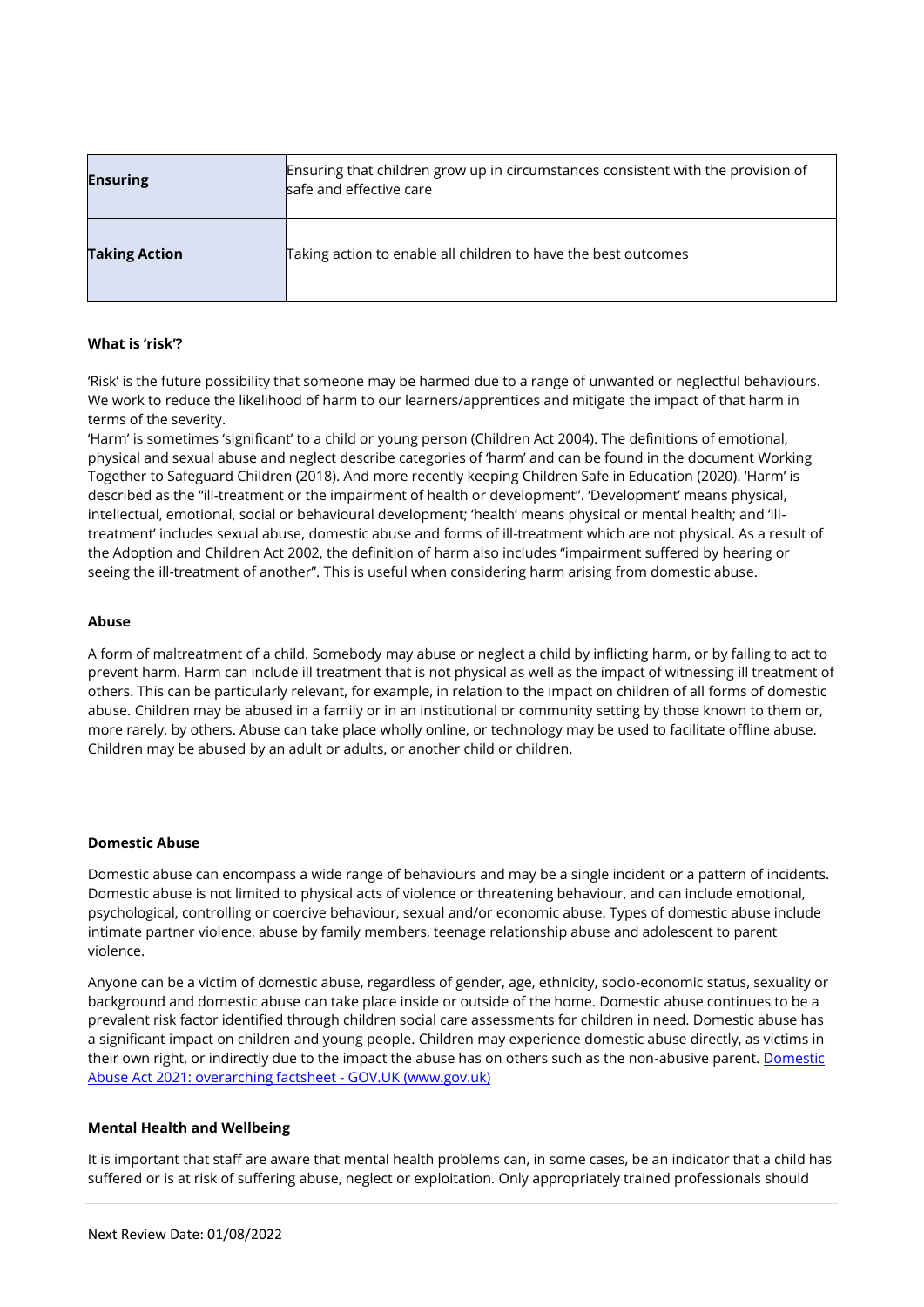attempt to make a diagnosis of a mental health problem, however, well trained staff are well placed to observe children day-to-day and identify those whose behaviour suggests that they may be experiencing a mental health problem or be at risk of developing one. Where children have suffered abuse and neglect, or other potentially traumatic adverse childhood experiences, this can have a lasting impact throughout childhood, adolescence and into adulthood. It is key that all staff are aware of how these children's experiences can impact on their mental health, behaviour and education. Our DSL has undergone training in Adverse Childhood Experiences ACE's and has attending further training in safeguarding first aid to enable HTS to support the health and metal wellbing of our apprentices and staff.

# **Early Intervention for Vulnerable Children**

Any child may benefit from early help, all, staff should be particularly alert to the potential need for early help for a child who is disabled and has specific additional needs; has special educational needs (whether or not they have a statutory Education, Health and Care Plan), is a young carer is showing signs of being drawn in to anti-social or criminal behaviour, including gang involvement and association with organised crime groups is frequently missing/goes missing from care or from home is at risk of modern slavery, trafficking or exploitation is at risk of being radicalised or exploited is in a family circumstance presenting challenges for the child, such as drug and alcohol misuse, adult mental health issues and domestic abuse.

# **Who is this policy for?**

All HTS staff, associates, third-party providers, employers and volunteers have a duty of care to safeguard and promote the welfare of learners/apprentices. This includes employers safeguarding apprentices within their place of work. Everyone working with children, vulnerable adults and their families should be familiar with this document and with their role in reporting any safeguarding concern to the relevant local authority and also within our internal recording procedure. This policy is also available to learners/apprentices and employers at the initial point of their engagement with HTS.

## **Responsibilities**

The Designated Safeguard Lead has overall responsibility for the implementation, monitoring and reviewing of the safeguarding, child protection and prevent policies and procedures at HTS, ensuring the effective coordination and responses are adhered to by all staff, including regular updates on training and changes in legislation are communicated throughout the organisation all to senior managers, tutors/assessors and support staff employed by HTS, that come into contact with learners/apprentices, ensuring they are fully aware of safeguarding' duties and our associated policies, and how to implement the reporting progress if they have concerns.

## **Employer responsibilities**

To understand what is meant by safeguarding, prevent and promotion of the welfare of learners/apprentices, to be aware of our statutory duties towards the welfare of children and vulnerable adults and to ask for support if needed. To be familiar with current legislation and guidance, in particular, the reporting arrangement and due diligence processes to ensure employees/employers working alongside learners/apprentices are free from convictions and of sound character and judgement and will not pose as any threat or danger to apprentices.

Legislative guidance on work based learners and prevent is provided to all employers who work with us[. Guidance](https://www.gov.uk/government/publications/work-based-learners-and-the-prevent-statutory-duty/guidance-for-providers-on-work-based-learners-and-the-prevent-statutory-duty)  [for further education providers on work-based learners and the Prevent statutory duty -](https://www.gov.uk/government/publications/work-based-learners-and-the-prevent-statutory-duty/guidance-for-providers-on-work-based-learners-and-the-prevent-statutory-duty) GOV.UK (www.gov.uk) Employers will also be asked for a single point of contact (SPoC), usually someone who has the skills and knowledge to support the learner/apprentice through their training as well as implementing safeguarding (particularly for 16-18 year olds) British values, prevent, and equality and diversity matters. Employers will be guided to familiarise themselves with these policies and procedures. An additional young persons' risk assessment and a policy and procedures that requires enhanced protection for young learners will be implemented for apprentice aged 16-18 years.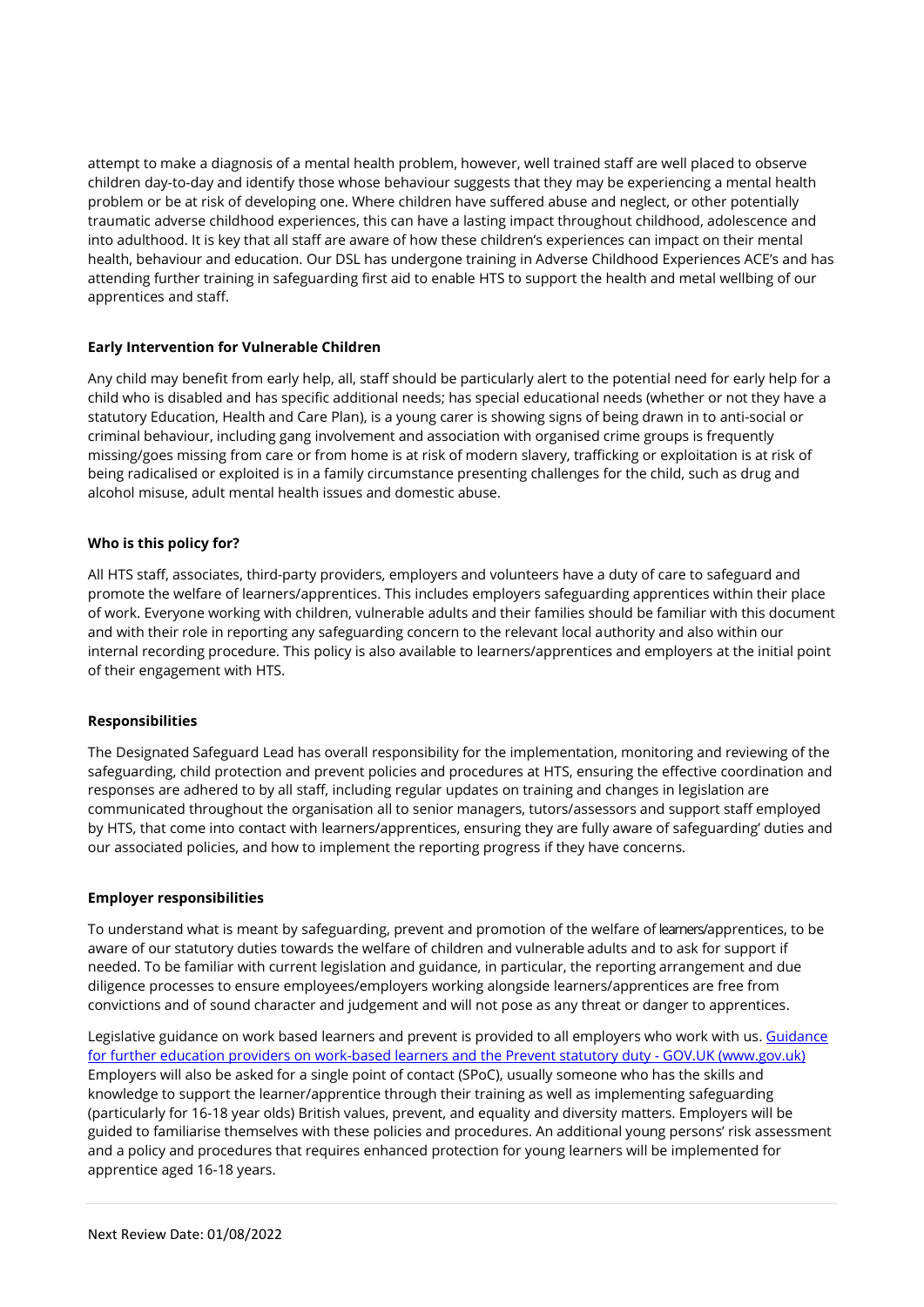All staff are aware of systems within HTS which support safeguarding and are explained to new staff as part of staff induction.

This includes the:

- Child protection policy
- Prevent policy
- Staff handbook/behaviour policy (apprentice code of conduct)
- safeguarding response to children who go missing from education
- Role of the designated safeguarding lead (including the identity of the designated safeguarding lead and any deputies). Copies of policies and a copy of Part one of KCSiE September 2021 document is provided to all new staff at induction.

# **Contacts**

| Name and contact details of Designated<br><b>Safeguarding and Prevent Lead</b>                 | <b>Debbie Stewart:</b><br>Landline: 0151-524 2951<br>Mobile: 07887 492832              |
|------------------------------------------------------------------------------------------------|----------------------------------------------------------------------------------------|
| Name and contact details of Deputy Designated<br><b>Safeguarding and Prevent Lead</b>          | <b>Carol Pearse:</b><br>Landline: 0151 -524 2951                                       |
| <b>Local and Regional Authority contact information:</b>                                       |                                                                                        |
| For under 18 s (and those up to the age of 24 with<br>an EHCP- education and health care plan) | Telephone number: Care-line Children's Services-0151-<br>233-3700 (Available 24/7)     |
| For over 18 s without an EHCP, identified as<br>vulnerable - Social Care                       | Telephone number: Care-line Adult Service Services-0151-<br>233-3800 (Available 24/7)  |
| <b>Local Authority Desiganated officer-LADO</b><br>In emergencies                              | Telephone number: Care-line Children's Services-0151-<br>233-3700 (Available 24/7)     |
| <b>Merseyside Police Prevent Team</b>                                                          | Telephone number: Out of hours emergencies: 0151-934-<br>3555                          |
| <b>Regional Prevent Coordinator</b>                                                            | Telephone number: 0151 777 4878<br>Nigel Lund nigel.lund@education.gov.uk 07384 452146 |
|                                                                                                |                                                                                        |

# **Approach to Safeguarding**

Our organisational approach to safeguarding and child protection not only ensures that safeguarding is measurable and effective throughout our organisation. HTS ensures that safeguarding policies and procedures are fully embedded into and using information from a range of local intelligence such as; multi-agency services, schools, local councils and local community hubs.

HTS ensures reflection on, and learning from best practice in safeguarding through the Local Children's Safeguarding Board's performance framework. All HTS Safeguarding policies are in alignment, and in accordance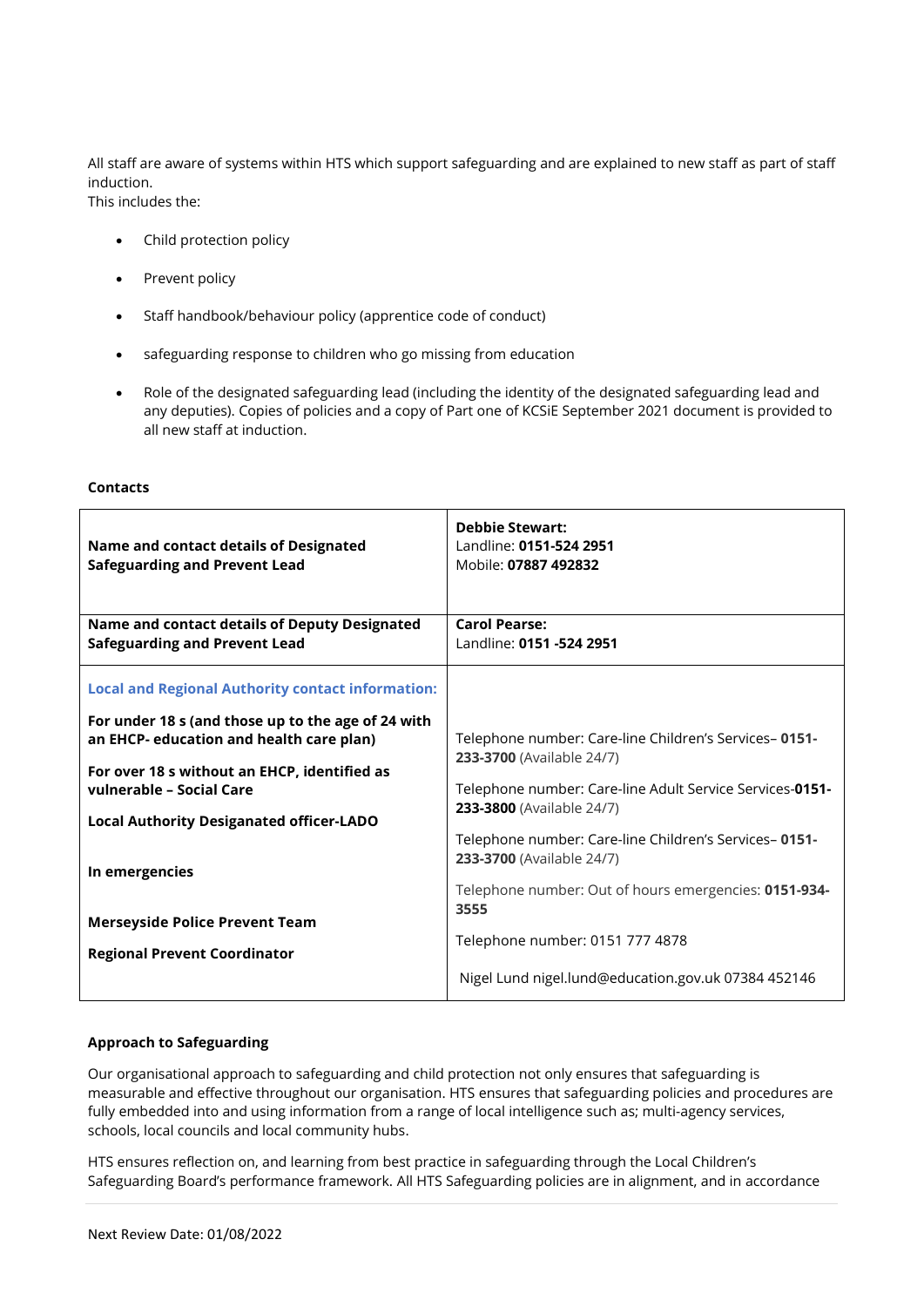with LSCP arrangements and procedures linking to other relevant policies within our delivery settings to ensure awareness of specific safeguarding issues and how to respond across all education and community settings, including; staff, parents, learners, apprentices and employers. These details are outlined and described in Keeping Children Safe in Education September 2021 (KCSiE) and Working Together to Safeguard Children 2018.

KCSiE part one must be read and signed by all members of staff and evidence of this kept on file for compliance and used as a benchmark for further training. Part one of KCSiE can also be made available for employers (if requested and/or appropriate).

HTS approach to safeguarding all of our workforce is founded on the nature of our relationships. We prioritise assessing and managing the needs of our learners, apprentices and staff, and have a dynamic approach to the identification, assessment and response to risk. We have a commitment to ensuring that all of our recruitment processes contain reference to health and safety, safeguarding, prevent and child protection procedures. We also ensure that initial assessment, induction, curriculum delivery, workbased learning and training and identification of the progression/regression processes have all the above procedures embedded to ensure the early detection or continued support for any additional needs or specific interventions required to support our learners/apprentices, particularly 16-18 year olds.

HTS ensure that staff involved in the recruitment of learners/apprentices have bi-annual refresher training on Safeguarding and Prevent. We also ensure the DSL has additional training on mental health first aid, adverse childhood experiences (ACE's), domestic violence, suicide awareness, FGM & harmful practices, child criminal and sexual exploitation, including cohersive behaviours and online safety training, as well as necessary updates on working together to safeguard children with the local safeguarding board. In order to promote our commitment to keeping apprentices safe we ensure that training is both face to face with our local safeguarding board, and through quality and online learning.

Our organisational structure and approach places emphasis on collaborative relationships with the learner/apprentice, employers and our partners in delivery. This means our response to need and risk is timely and effective. We ensure that we work together to learn the lessons from our practice and use them to inform our safeguarding procedures.

Our staff are informed of the indicators of possible harm and vulnerabilities, in line with the local safeguard board recommendations. Staff know what to do when possible abuse or neglect is suspected or disclosed and are skilled in a range of interventions to prevent further or future risks to the learner/apprentice. Our goal is to protect and enable our learners/apprentices. This means that we focus on supporting them in finding their own solutions to challenges that pose a risk to their well-being, empowering them to seek support and to encourage positive, sustainable changes to their lives.

This policy outlines our organisational standards in safeguarding children and young people. HTS use these standards to measure our performance and achievements in safeguarding across our delivery. We also outline a range of behaviours that we encourage staff to embed in their approach to safeguarding that in turn, we believe, supports effective safeguarding practice and the prevention of harm. This policy references key legislation and statutory guidance and outlines how we approach safeguarding at local delivery level. It addresses the need to safeguard in all of our practice contexts.

# **Safer Recruitment**

There are detailed requirements for safer recruitment outlined in KCSiE 2021. Working Together to Safeguard Children (2018). These include specific requirements for education settings including;

- $\triangleright$  When advertising a new post ensuring that anyone applying for the role understands that HTS has robust child protection and safeguarding procedures in place and these procedures will be implemented to ensure we are recruiting suitable staff to the post.
- $\triangleright$  This includes people already in a position of trust, as they may have behaved in a way that indicates they may not be suitable to work with children, for example where a person who works with children is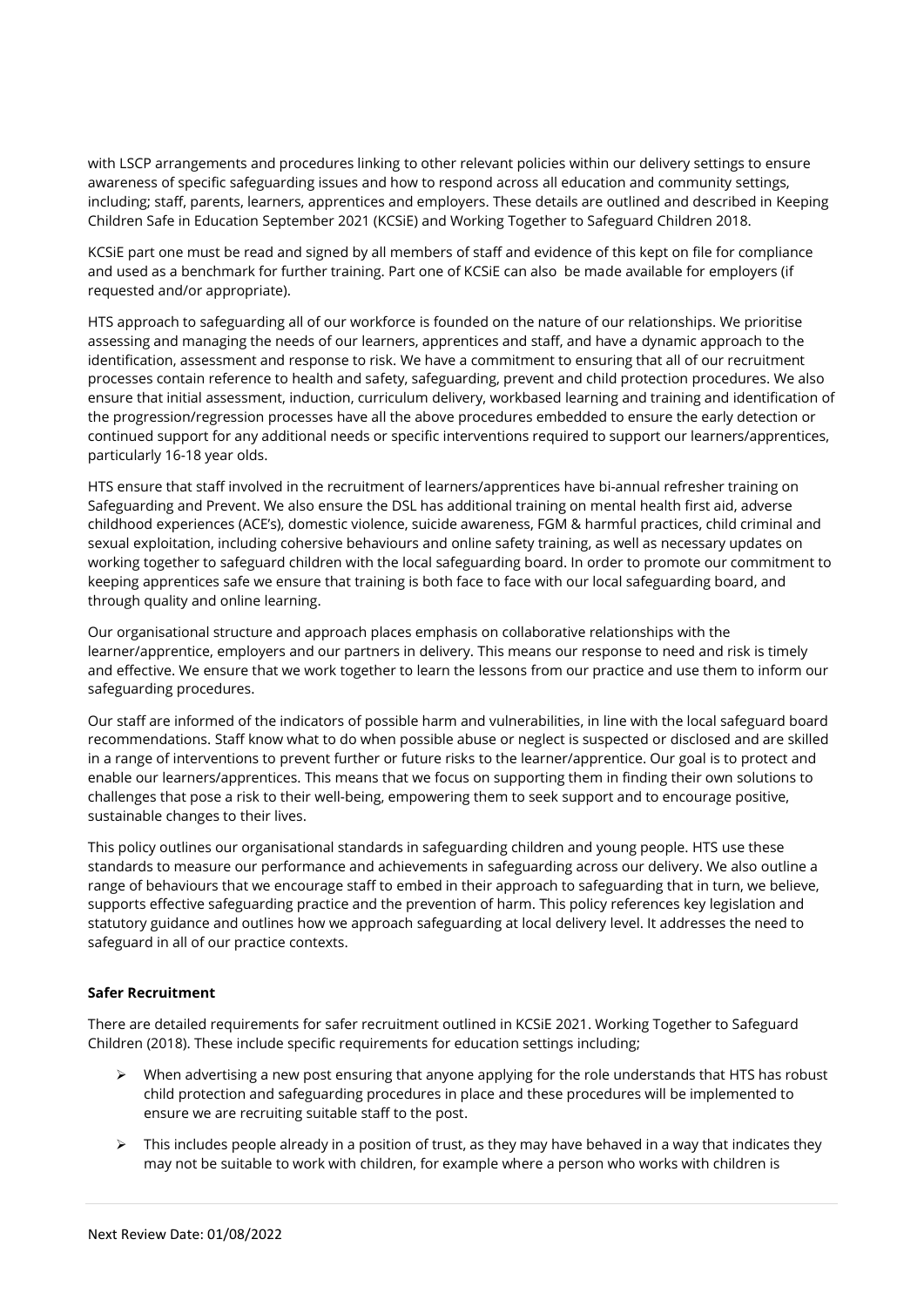involved in a domestic abuse incident at home and this may have implications for their suitability to work with children.

We have implemented a Single Central Record (single check register) for the staff recruited and evidence of the required checks, including;

identity checks, DBS Enhanced checks, barred list checks, further checks for anyone who has lived or worked outside the UK (checks for overseas applicants) and relevant references covering at least five years consistent employment and any explanations and evidence for gaps in employment.

HTS have a clear commitment to ensure our Central Record is up to date in order to evidence gaps in vetting; references and DBS check with automatic annual renewal on the updating service. We communicate with all staff to make clear that learners/apprentices are protected from unsupervised contact with people who have not be subject to the required checks.

We provide bespoke, specialist training to our staff from our DSL who has received recognised training on safer recruitment, information advice and guidance and good practice in recruitment and induction processes. This is to ensure staff are able to flag up any issues prior to offering a candidate employment.

# **Staff Induction, Training and Development**

The expectations of staff training as outlined in detail throughout Keeping Children Safe in Education (October 2020) have been summarised and shared within the policy and procedures, and made applicable to our delivery standards. This will be updated if and when further updates are made. There is a mandatory safeguarding training offer for all staff within the HTS organisation.

All HTS staff must complete appropriate safeguarding and Prevent training courses at foundation level one and DSL and deputy must complete the appropriate DSL qualifications and updates from the Local Safeguarding Children Boards (LSCBs) as an absolute minimum.

HTS is committed to training all staff to work within the local safeguarding procedures and operational safeguarding arrangements where possible, as set out by Local Safeguarding Children Boards (LSCBs) and Working Together to Safeguard Children (2018) Our DSL works closely with Children and Young People's Services and the Youth Justice Board as a volunteer community panel member. This is invaluable to our organisation in the form of local intelligence and of areas of risk for child criminal and sexual exploitation issues. The DSL has completed interagency training to ensure good practice and compliance to 'Working Together to safeguard Children' 2018. And Keeping Children Safe in Education (2020). This information is disseminated to all staff to ensure timely reporting, early intervention procedures, and consistent and effective support for our learners/apprentices. We deliver inhouse safeguard training and updates twice yearly to ensure contractual compliance and good practice within our organisation.

## **Sexual Harrassement**

HTS will take all allegations of harassment, sexual harrasment and/or bullying seriously and address them promptly and confidentially where possible. All staff members and learners will agree and sign to full compliance to this standard of behaviour in their code of conduct as part of the induction process.

Sexual harassment under a disciplinary procedure could include potential gross misconduct and dismissal.

sexual harassment includes a wide range of behaviour, such as:

- ➢ sexual comments or jokes;
- ➢ displaying sexually graphic pictures, posters or photos;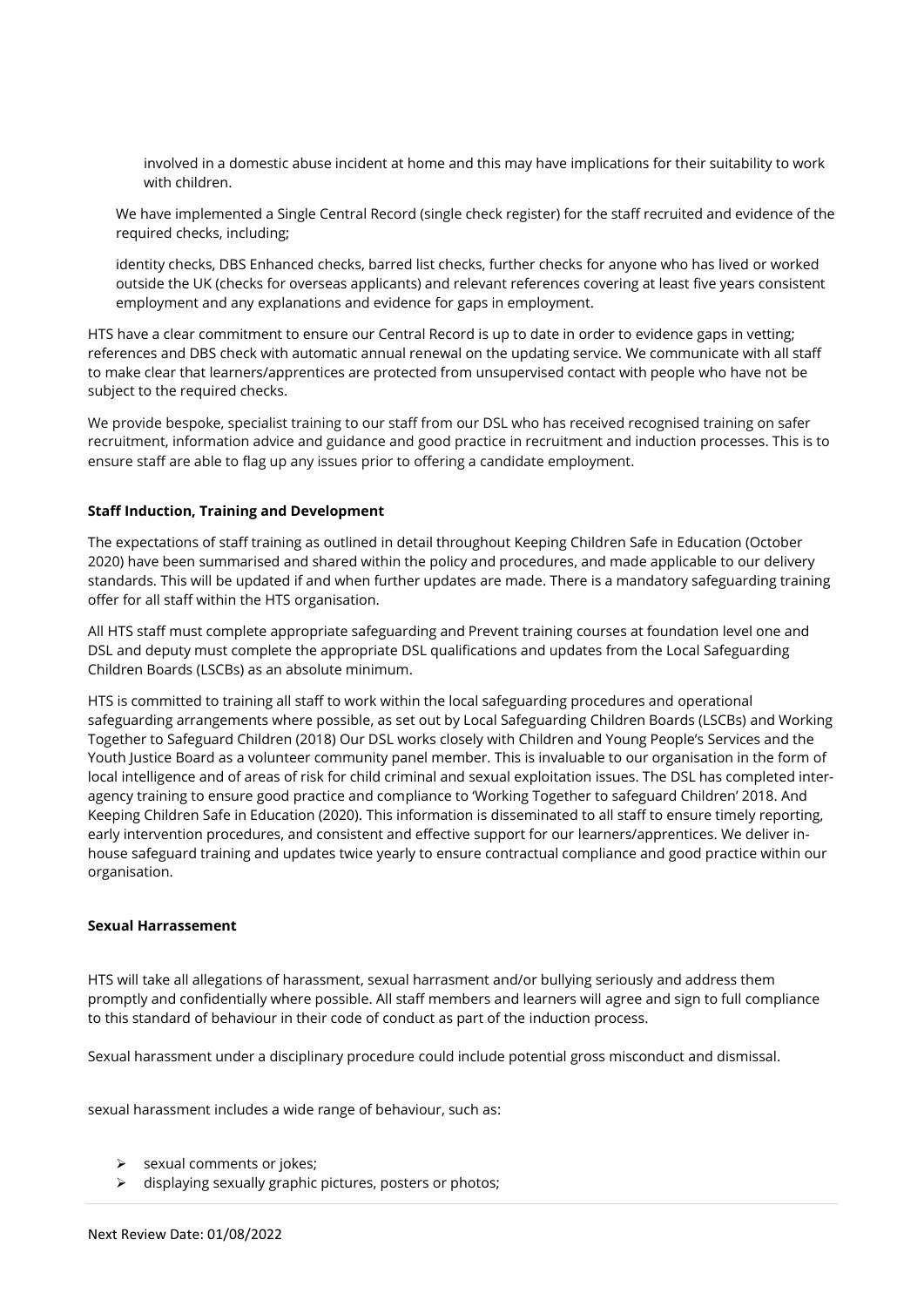- ➢ suggestive looks, staring or leering;
- ➢ propositions and sexual advances;
- $\triangleright$  making promises in return for sexual favours;
- ➢ sexual gestures;
- ➢ intrusive questions about a person's private or sex life, and discussing your own sex life;
- $\triangleright$  sexual posts or contact on social media;
- ➢ spreading sexual rumours about a person;
- ➢ sending sexually explicit emails or text messages;
- ➢ unwelcome touching, hugging, massaging or kissing;
- $\triangleright$  criminal behaviour, including sexual assault, stalking, indecent exposure and offensive communications.

# **It is important that HTS staff, including the Board of Directors:**

- Take up the mandatory training and development opportunities that HTS offer
- Familiarise themselves with local opportunities for multi-agency safeguarding training and other opportunities in developing safeguarding practice (mentoring, shadowing)
- Through their supervision and appraisals process with line managers and other opportunities, we consider and examine what knowledge and skills and behaviours are needed to carry out their role in safeguarding during the delivery of induction, work-based, face to face and online delivery, and assessment of risk outside an apprentices home
- Seek out and reflect upon any feedback from colleagues, peers and apprentices about what how their practice can be improved
- Identify if there are new and different ways that HTS could improve their offer to staff in their safeguarding role

We have developed a *'what to do approach'* for staff across HTS, the implementation and embedding in practice of the content of this document form part of a learning outcome for our basic mandatory safeguarding training

All delivery staff at HTS complete the Education and Training Foundation training, as well as the recommended training from the DfE regarding Action Coutnter Terrorism (ACT). As well as receiving updates from our DSL to disemminate CPD training from our Local Safeguarding Childrens Board. We also recommend this training to employers who are working with us as a matter of good practice [Prevent Awareness Online Training](https://www.elearning.prevent.homeoffice.gov.uk/la2/screen1.html) and

HTS staff are fully trained in the internal reporting system used in making a referral and/or raising concerns in line with our local multi-agency early help directory and level of needs assessment. Keeping Children Safe in Education (2021) and Working Together to Safeguard Children (2018) this is implemented during staff induction and overseen by the DSL on-going.

## How does HTS safeguard their learners/apprentices?

Debbie Stewart (DSL) has responsibility for oversight and management of this policy alongside reviewing and monitoring safeguarding procedure and any incidents through our safeguarding performance framework and organisational lessons learned. This is supported by the HTS Board of Directors and the formal mechanism which disseminates safeguarding roles and responsibilities to staff as well as setting the strategic direction for safeguarding within its services. This procedure ensures effective communication between the managers, staff and other stakeholders including employers who promote safeguarding by:

- providing up to date knowledge on safeguarding matters
- ensuring that staff have access to appropriate safeguarding training
- reviewing how the safeguarding policies are working in practice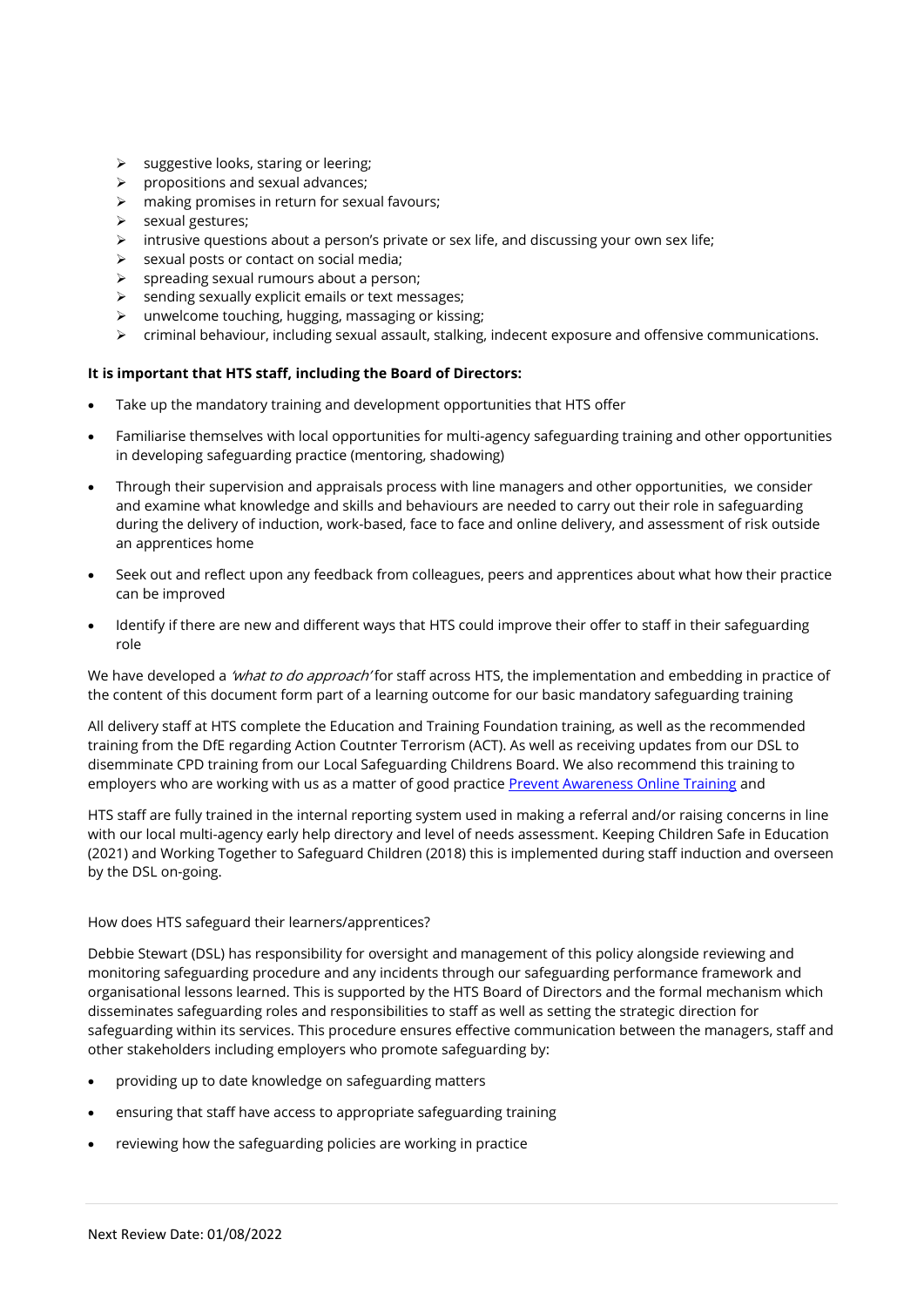# **An overview of organisational safeguarding structure**

The Board of Directors and DSL hold ultimate accountability for ensuring safeguarding arrangements for both learners/apprentices, staff and associates. The Deputy Safeguard Officer will deputise in the absence of the DSL.

The nominated Designated Safeguarding Lead ensures that safeguarding matters are central to the strategic management of HTS, the DSL is an experienced and qualified practitioner.

The role of the DSL is key in ensuring that operational safeguarding in the service-specific contexts is effective. The DSL will also ensure that local delivery staff develop close working relationships with other agencies involved in safeguarding arrangements in order that they effectively monitor the safety of the children and young people that HTS staff works with.

Every member of staff or volunteers has the responsibility for ensuring that apprentices are safeguarded while they are using our services. Our organisational safeguarding standards recognise that we safeguard in a wide range of contexts with a diverse group of apprentices. Therefore, managing the risk to apprentices in these contexts can require different sets of knowledge and skills, and different responses, some of which are driven by statute and legislation. Our safeguarding standards and behaviours seek to underpin safeguarding in all of our practice and are derived from section 11 of the Children Act (2004) and the Care Act (2014) as well as best practice guidance such as Guidance for Further Education Providers on 'Work based Learners and the prevent Strategy' (2019). 'Working Together to Safeguarding Children' (2018) and of course most recently 'Keeping Children Safe in Education' (2021)

What to do in the event of a disclosure?

## **Responsibility to report concerns**

It is not the responsibility of the Designated Safeguard Lead to decide whether or not abuse has taken place against an adult. It is the responsibility of staff / employers in partnership with to act if there is cause for concern in order that the appropriate local authorities can investigate and take necessary action to protect the adult at risk.

HTS staff do not investigate but do make the judgement "if this incident or situation were true, is this cause for concern".

## **Responding to concerns**

Staff may need to make immediate contact with emergency health services, the Police or Careline. If a an allegation involves an adult in our employment, this should be reported to our Local Authority Designated Officer (LADO), see chart above for details. HTS reporting procedures will subsequently apply to any immediate action taken to safeguard a child or vulnerable adult and the incident should be reported through the HTS safeguarding procedures as soon as possible after the event.

Telling somebody about abuse can be frightening and difficult for anyone. In doing so the person disclosing has put HTS staff in a position of trust, however, they must not keep this disclosure confidential. Staff need to be clear to the learner/apprentice that they can't keep a secret that they will write down what they say and that they have done the right thing in telling them.

Staff must inform the learner/apprentice that they will need to record it. HTS staff must not ask any questions that may be regarded as leading or closed.

Any person making a disclosure must trust HTS staff to help them but staff must make it clear that they cannot keep the disclosure 'a secret' if the disclosure is seen as harmful or endangers the person making the disclosure, staff should:

- Speak to the learner/apprentice in a private and safe place to inform them of the concerns
- Obtain the apprentice and parents views, if necessary on what has happened and what they want to be done about it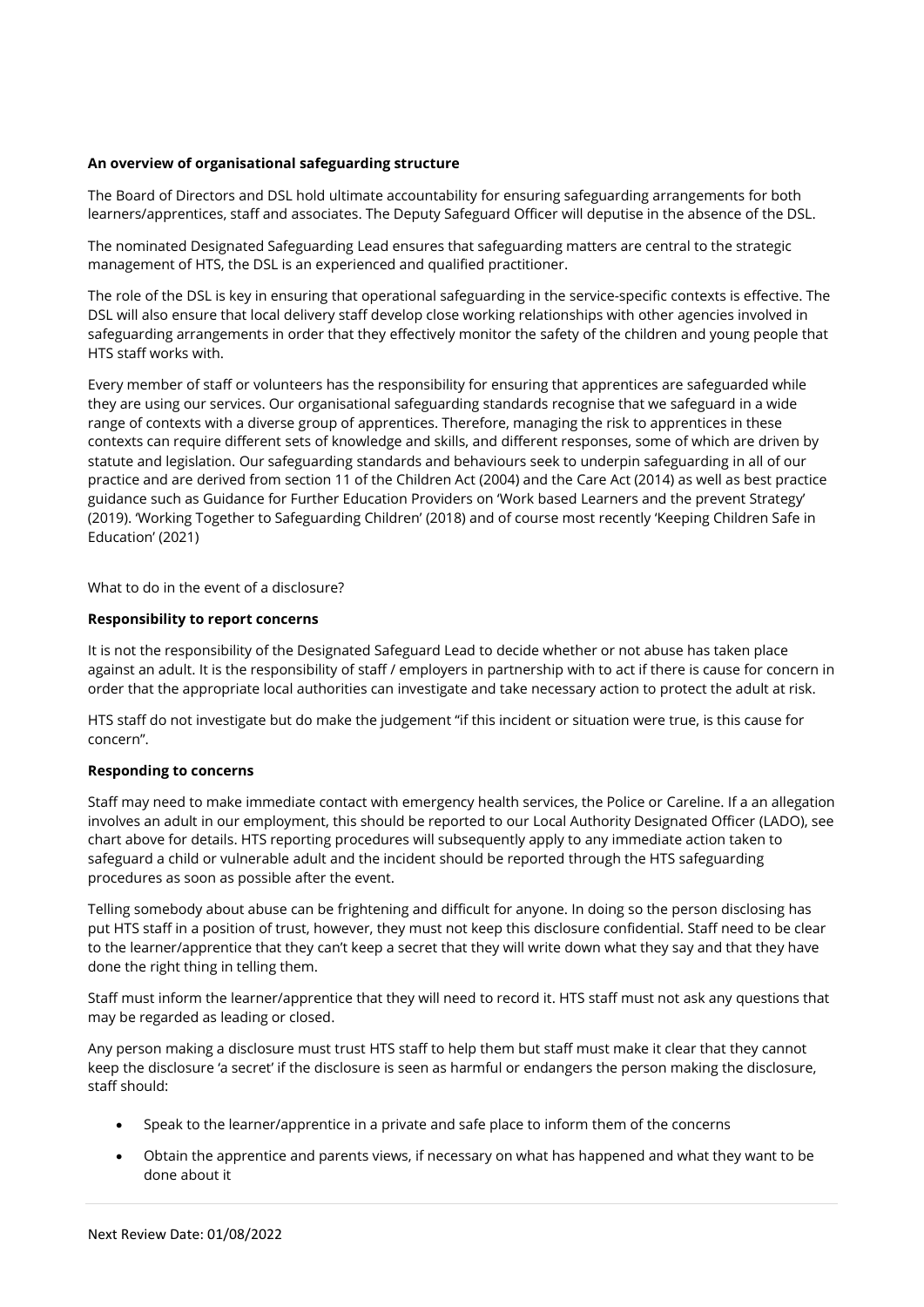- Provide information about the safeguarding process and how it could help to make them safer
- Ensure that they understand the parameters of confidentiality
- Explain how they will be kept informed, particularly if they have communication needs
- Consider how the abusive experience might impact on the ongoing delivery of services, particularly personal care arrangements and access arrangements
- Assess their immediate protection needs
- React calmly and in an encouraging manner
- Advise them that they are right to tell
- Emphasise that they are not to blame
- Take what is being said seriously and communicate this to them
- Keep questions to the minimum necessary for ensuring a clear and accurate picture of what is being said to you. Remember you are not to investigate
- Be clear that there are certain people that you will have to tell in order to make sure that necessary action is taken. Stress it is part of your job to keep children and adults safe.
- Make a full record of what is communicated as soon as possible using our internal paperwork. This should include exact words used, body charts of injury, behaviour and other forms of communication
- Do not delay in passing the information on to the DSL

## **Recording of concerns**

Employees working closely with children or vulnerable adults should be alert to the possibilities of harm and they should inform only—and not investigate or offer advice.

If any member of staff has a safeguarding issue brought to their attention, they must treat it as a matter of urgency and contact the Designated Safeguarding Team.

Any concern must be documented and emailed securely to the Designated Safeguarding Lead. Unless in immediate harm, where the relevant authorities will be contacted immediately.

In this situation ensure that the apprentices accompanied and kept safe until the relevant authorities arrive.

If staff have any concerns about an apprentice, then they must not hesitate to contact the designated safeguarding team, even if this is in an advisory capacity. If in doubt, check.

It is crucial that all concerns are properly recorded. The following information, if available, should be recorded:

- Name and address
- Age and date of birth
- Ethnic origin
- Religion, if any
- Disability, if any
- Preferred communication method and language
- Name and address of adults involved in the incident/concern/allegation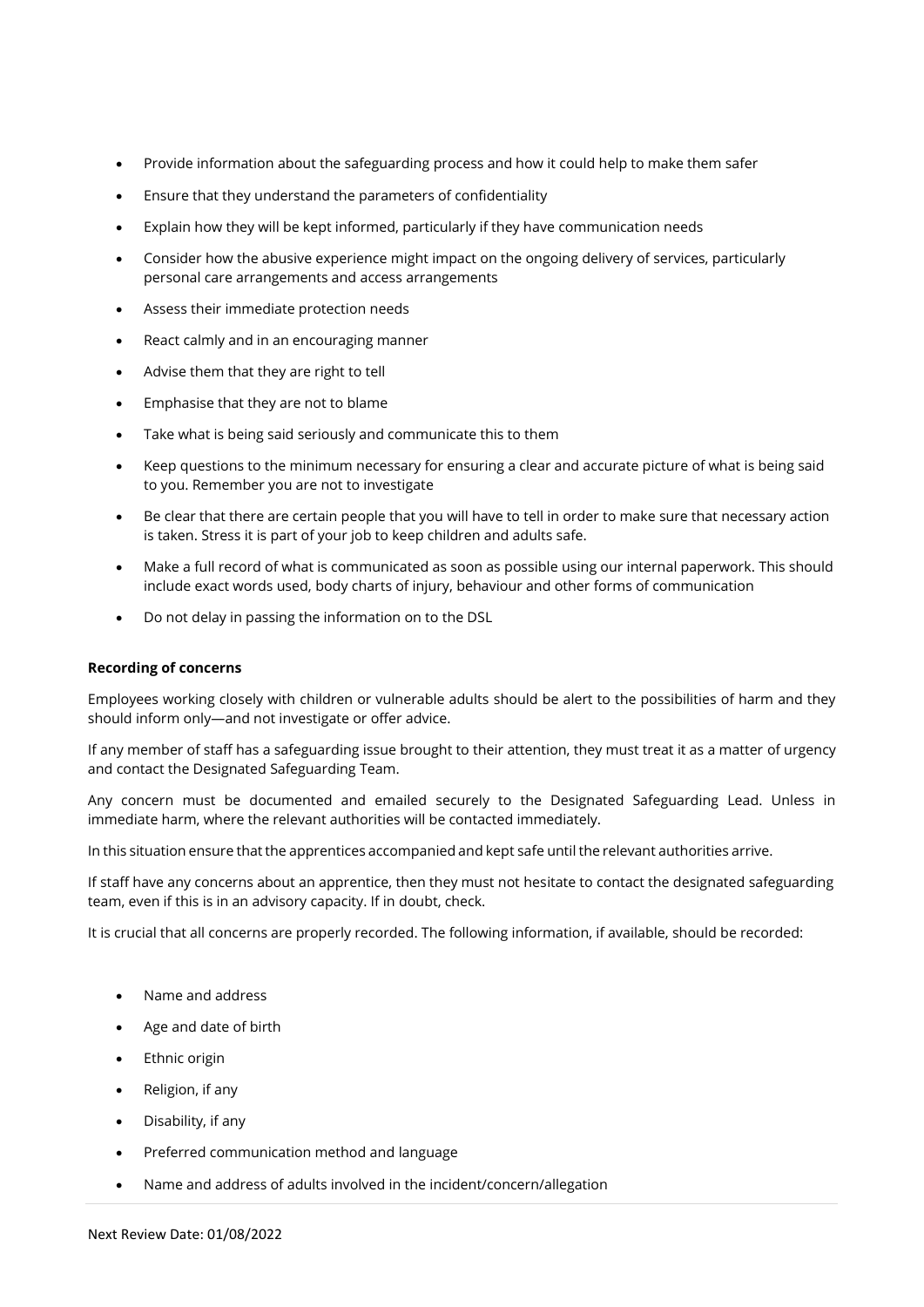- Date and time of the alleged incident
- Nature of injury, behaviour or concern
- When the behaviour or injury was first noticed
- The explanation in his/her own words as verbatim as possible
- Date and time of the recording
- Any questions that were asked
- Signature of the person recording the concern

Some of this information may not be available to staff. It is important that the person/s who discloses does this freely and volunteers whatever information they have.

When recording, staff must separate fact from opinion by setting out the facts first

• Having an opinion is entirely valid and may be crucial but it must not be confused with factual information

All written records must be retained securely and confidentially and marked as sensitive and confidential, with relevant password codes within the relevant service recording system

## **Escalating concerns**

Line Management: In consultation with the staff member, the DSL will decide as to whether a referral is necessary/ will take place.

**All reported disclosures regardless of outcome must also be reported internally through the completion of the 'Safeguarding Incident form'** in conjunction with the written referral to the appropriate local authority safeguarding team.

The form has 3 parts:

- Part 1 outlines the basic details of the referral and
- Part 2 the details of the incident being reported.

Both part 1 and 2 must be completed at the same time following the disclosure.

The form must then be anonymised by removing the person's personal details and password protected and sent by email to the DSL

# **Part 3 of the form must be completed within 7 days subsequent to the submission of Parts 1 and 2 once the outcome of the referral is known and resubmitted as detailed above. Data Protection (please also see Data Protection policy)**

All details and actions taken are recorded on the personal file of the apprentice. There may be different recording requirements dependent on the context of their work, however, as a reminder here are the key principles:

- Be clear
- Ensure you include the key details of the learner/apprentice and any required description about them in the account
- Be accurate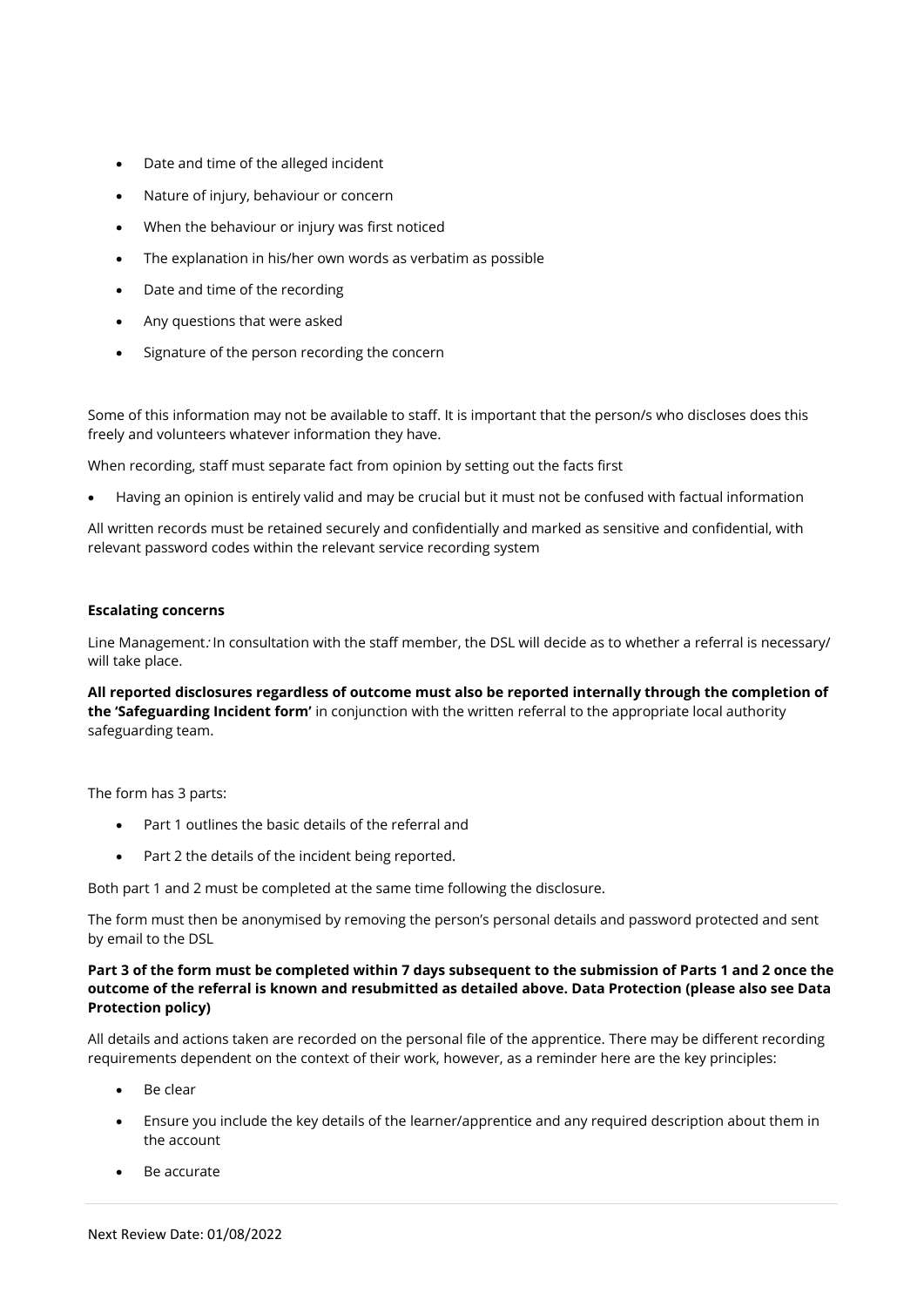- Be concise
- Record only relevant information to this report. Ensure that you are clear what is a fact and what is your opinion
- You may need to offer some analysis in this circumstance you need to be clear about why you are worried? What is the likelihood and possible impact should the risk occur?

### **What happens to the recording of the disclosure and other information gathered?**

Apart from forming the basis for the referral, it may also be used in court reports (civil and criminal) and in statutory safeguarding processes such as investigation and assessments and child protection conferences. Internally and through the local safeguard board reporting process includes the requirement of an update on the Safeguarding Incident form (part 3) within 7 days of the disclosure

### **Whistleblowing and Complaints (please also see related policies)**

"What do I do if I am worried that another member of staff is acting in a way that may be unsuitable in practice, or may be causing harm to another person or even committing a criminal offence again another person?"

Where an allegation is made against a staff member, either employed or associate, the matter immediately to The DSL. If there is a risk arising to operational delivery, then key partners should then be informed. The DSL will then decide whether the incident is a potential safeguarding matter or should be dealt with under our complaints policy and disciplinary procedures.

If the allegation is of a safeguarding nature and constitutes:

- A concern which may mean the employee is not suitable to practice with children, young people
- A concern which has led to the possible harm to an learner/apprentice
- A safeguarding concern which may be criminal in its nature or intent

Then this should be reported as per local procedures, to the (Local Authority) and Designated Lead

# **Responding to allegations against staff for misconduct or inappropriate behaviour**

Responding to a suspicion or allegation of inappropriate behaviour or misconduct In the course of your role within HTS a child, young person or vulnerable adult may disclose information to you about an employee or a non-member of HTS that leads to a suspicion or allegation of inappropriate behaviour or misconduct. You must:

- Listen to the child as detailed
- Acknowledge the information received.

• Pass to the Safeguarding Officer, who will, contact the Board of Directors in the first instance. And, if appropriate the parents/guardians/carers of the child, young person or vulnerable adult (Separate section - Sharing Concerns with Parents, Guardians or Carers).

• Make a full written record of the disclosure on the day you receive the disclosure.

• Sign and date the record. Establishing the basic facts. The Safeguarding Officer must clarify the basic facts to establish whether there is reasonable cause to suspect or believe that misconduct has occurred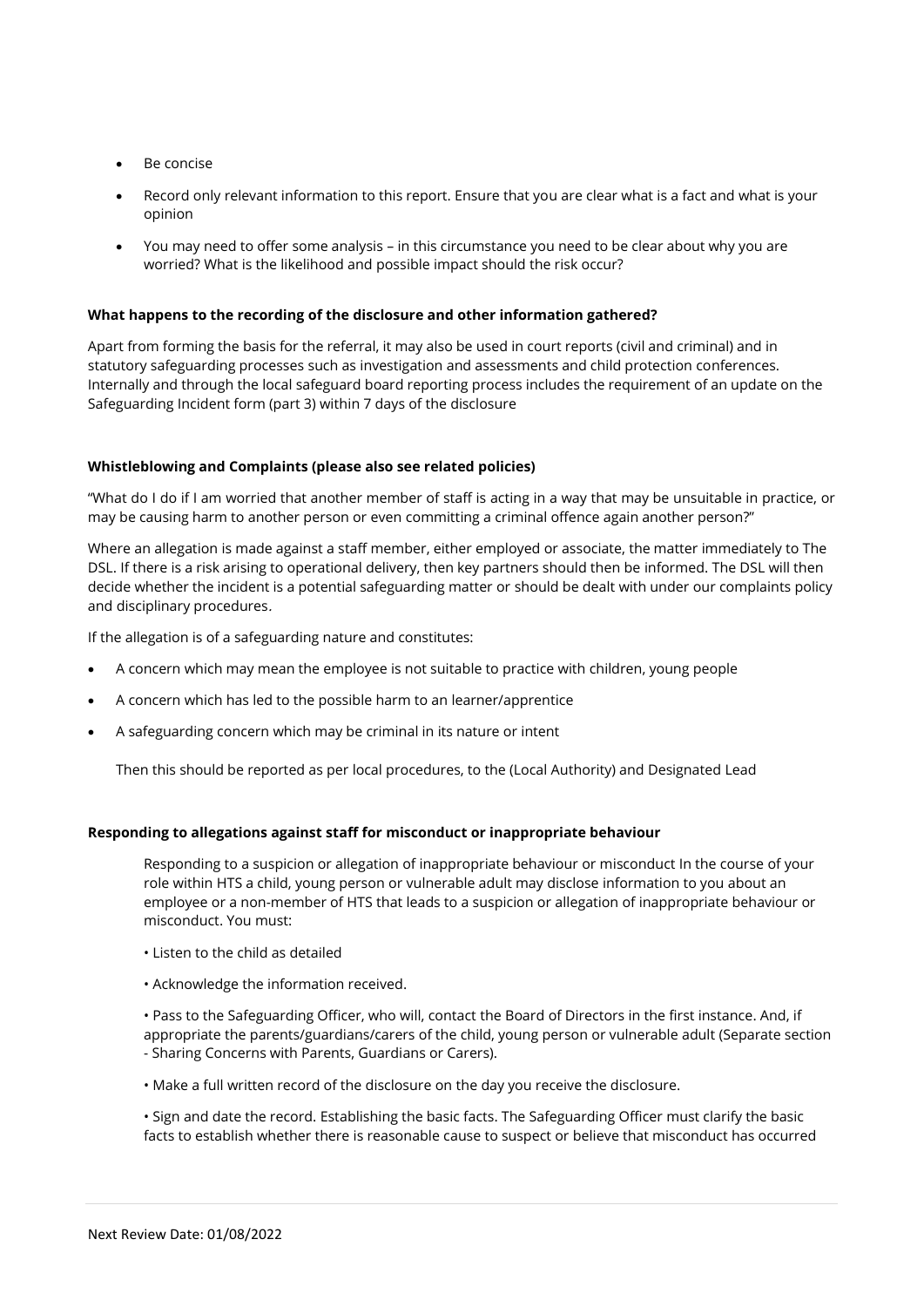If the basic facts support a suspicion or allegation of misconduct by a member of staff, the matter will be dealt with in accordance with HTS Disciplinary Procedure and referred to LADO if deemed necessary .

# **Managing the Member of staff against whom the Allegation has been made**

Following advice from Care line, if the decision is made that the member of staff against whom the allegation has been made is to be informed, the member should be told an allegation has been made which suggests abuse. It is essential to preserve evidence for any criminal proceedings while at the same time safeguarding the rights of the member. Suspension.

• Suspension is not a form of disciplinary action. The member may be suspended whilst an investigation is carried out.

• Suspension will be carried out by the Head of Education in accordance with HTS Disciplinary Procedures.

• At the suspension interview the member will be informed of the reason suspension is taking place and given the opportunity to give a statement should he/she wish. Notification of the suspension and the reasons will be conveyed in writing to the member in accordance with HTS Disciplinary Procedures.

### **Managing False or Malicious Allegations**

• Where after investigation, the allegation is found to be false or malicious the member will receive an account of the circumstances and/or investigation and a letter confirming the conclusion of the matter. The member of staff involved may wish to seek legal advice.

• All records pertaining to the circumstances and investigation will be destroyed.

• Where this involves a member staff of HTS, they will be advised of the appropriate counselling services available.

## **Managing Allegations of Historical Abuse**

• Allegations of abuse may be made some time after the event e.g. an adult who was abused as a child by another child or adult who is still currently working with children, young people or vulnerable adults. Where such an allegation is made the procedures for managing allegations of abuse must be followed

### **Safeguarding-Radicalisation**

Those vulnerable to radicalisation must be safeguarded.

Whilst a single factor could be enough to cause someone to become radicalised or to support terrorism, being subjected to a combination of the recognised risk factors can often create the perfect conditions for radicalisation to occur. There is no single profile of what an extremist might look like or what it is that might cause someone to become radicalised.

Those involved in extremist activity can come from a range of backgrounds with different life experiences the reasons for becoming radicalised will be unique to them and may take place over an extended period or happen within a very short time frame.

#### **Prevent-Channel Programme**

Click this link for referral form Prevent - [Liverpool City Council](https://www.liverpool.gov.uk/communities-and-safety/crime-and-safety/prevent/)

Prevent radicalisation-reporting procedure-

#### **Are you concerned about someone who is at risk of radicalisation?**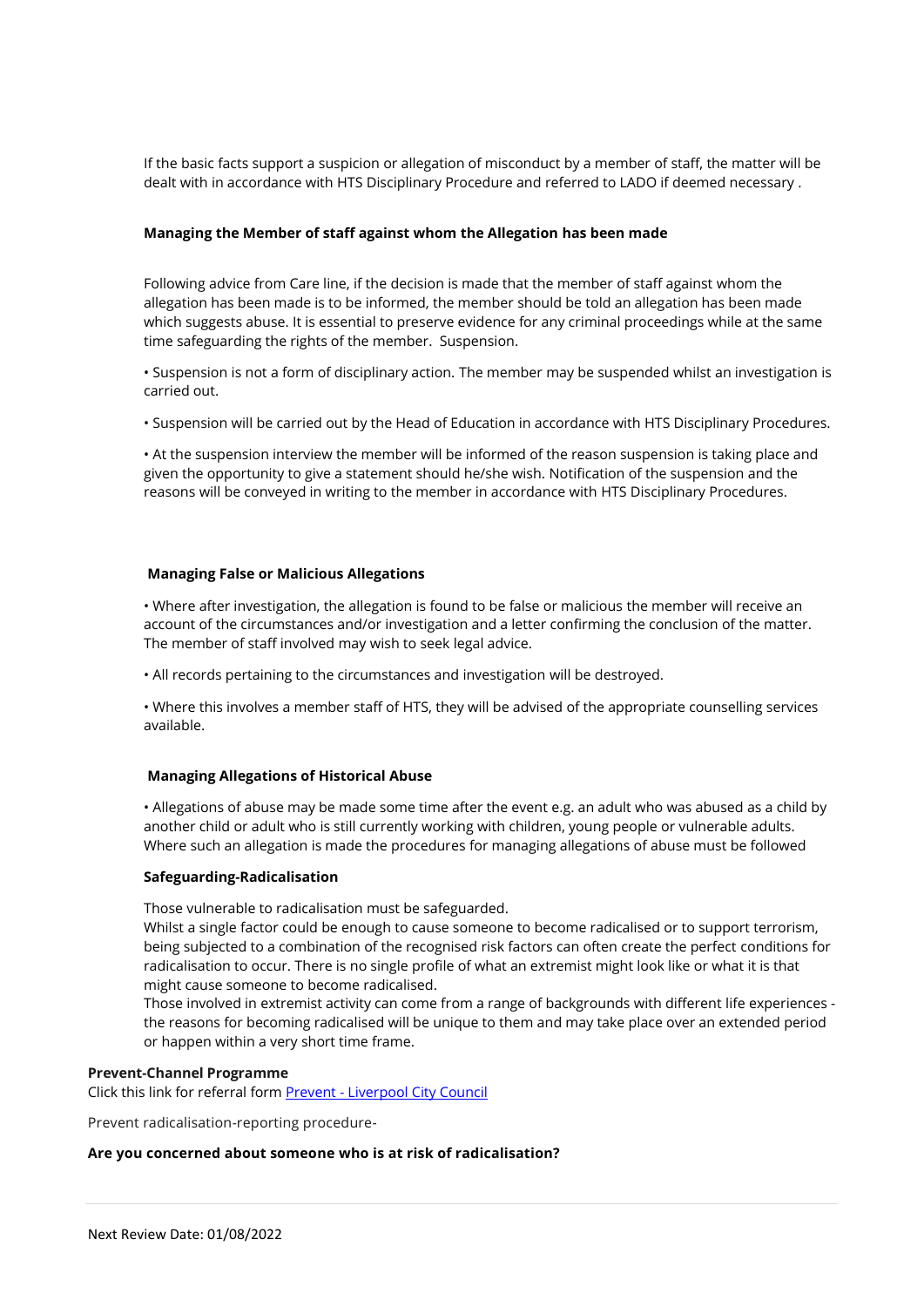If so, get in touch with the council's Prevent Safeguarding Team to discuss your concerns. We can support vulnerable people and prevent them from being drawn into extremism or terrorism as part of the [UK](https://www.gov.uk/government/publications/prevent-duty-guidance)  [Government Counter Terrorism Strategy.](https://www.gov.uk/government/publications/prevent-duty-guidance)

# Contact the Prevent [Safeguarding](https://www.liverpool.gov.uk/contact-us/service-area/prevent-safeguarding-team/) Team in confidence

You can also call the Merseyside Police Prevent Team on 0151 777 4878.

### If you believe your situation is an emergency, call 999.

What happens next?

We will contact you to discuss your concerns within three days.

This might involve us completing a referral to enable us to share information with our partners and start the safeguarding process. This will ensure we provide the most appropriate help and support.

## No support can be provided to anyone without first obtaining their informed consent.

Any support that we do provide is done so through the [Channel programme,](https://www.gov.uk/government/publications/channel-guidance) an early intervention and multiagency approach to protect vulnerable people by:

- identifying individuals at risk
- assessing the nature and extent of that risk
- developing the most appropriate support plan for the individuals concerned

# **We may offer support in the following areas:**

- support from a specialist mentor
- social care support
- specialist mental health support
- help with accessing appropriate education support
- housing support

## **Causes and signs of radicalisation**

Many of the factors that put people at risk of radicalisation are the same as those that put people at risk of becoming involved in drug and alcohol misuse, child sexual exploitation and gangs.

You may notice changes in a person's behaviour, appearance or speech - however, remember there may be other reasons for these changes.

# **Exploiting vulnerability**

The following factors might contribute to a vulnerable person becoming radicalised:

- The need for belonging
- **Bereavement**
- Looking for a cause or reward
- Mental health
- Isolation
- A sense of injustice or grievance
- Access to extremist material online
- A desire for power, respect or status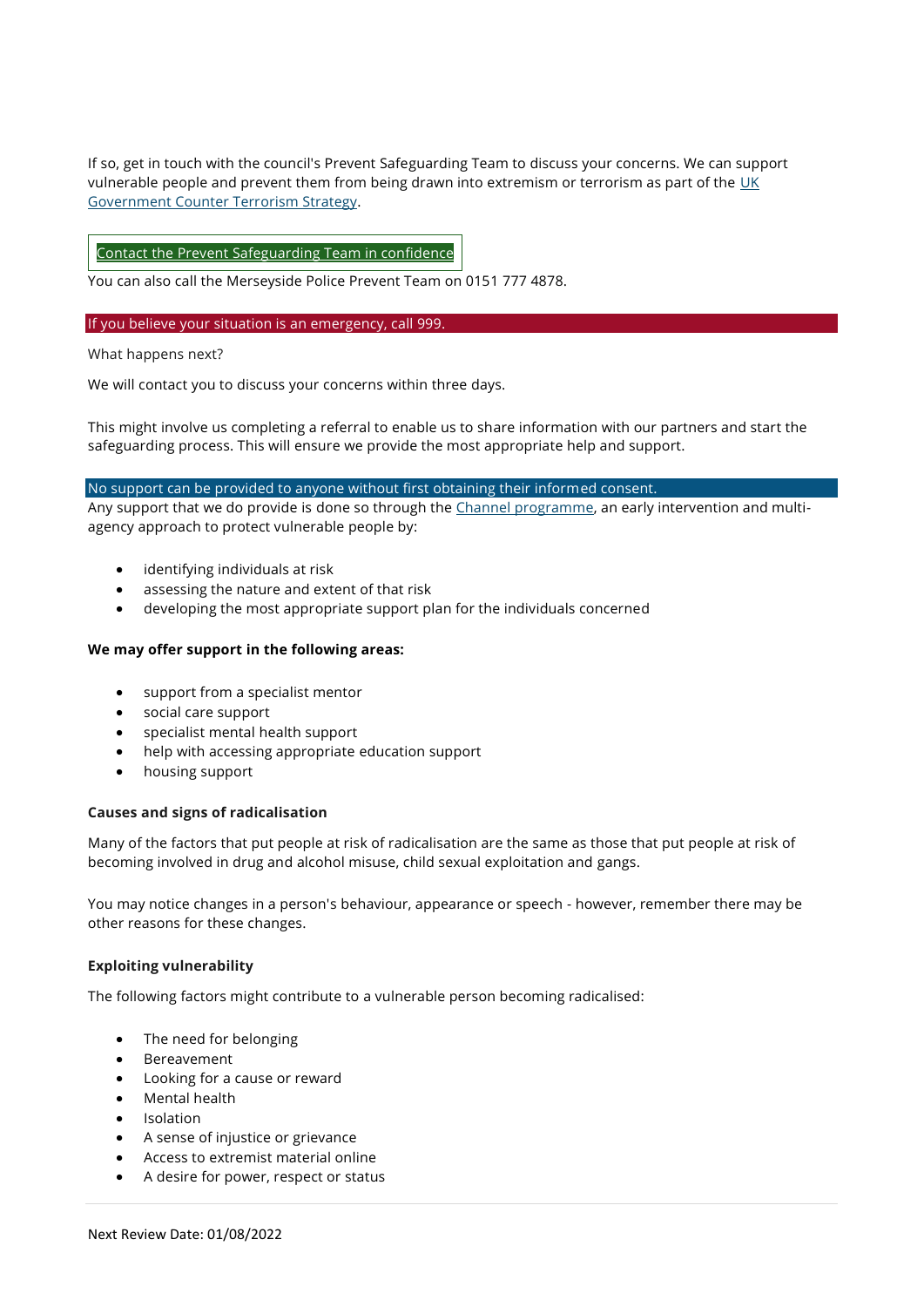- Bullying
- Drug or alcohol misuse

# **Changes in behaviour or appearance**

Radicalisation may be accompanied by sudden or gradual changes to a person's behaviour or appearance. This may include some of the following:

- Changes in mood, patterns of behaviour or being secretive
- Possession of violent extremist literature or use of inappropriate language or speech
- Expression of extremist views or sympathy with extremist causes
- Seeking to engage or recruit others to support extremist ideologies, extreme groups, social media groups or marches
- Preaching or attempting to impose their views on others
- Isolating themselves from family and friends
- Outbursts of anger
- Change in language or use of words
- Fixation on a new subject or person

# **Modern slavery and human trafficking statement**

Modern slavery is a crime and a violation of fundamental human rights. It takes various forms, such as slavery, servitude, forced and compulsory labour and human trafficking, all of which have in common the deprivation of a person's liberty by another in order to exploit them for personal or commercial gain. We are committed to improving our practices to combat slavery and human trafficking. This statement is made pursuant to section 54(1) of the Modern Slavery Act 2015 we are committed to ensuring that there is no modern slavery or human trafficking in any part of our business. If this is identified we will follow the procedure for safeguarding. The Safeguarding Officer may then be required to produce a formal written report detailing:

- Name of child, young person or vulnerable adult.
- Age, date of birth of child, young person or vulnerable adult.
- Home address and telephone number of the child, young person or vulnerable adult.
- The nature of the allegation in the child, young person or vulnerable adult's own words.
- Whether the person making the report is expressing their own concern or the concerns of another person.
- The child, young person or vulnerable adult's account, if it can be given, of what has happened and how any injuries occurred.

• The nature of the allegation (include all of the information obtained during the initial account e.g. time, date, location of alleged incident).

- A description of any visible (when normally dressed) injuries or bruising, behavioural signs, indirect signs (do not examine the child, young person or vulnerable adult).
- Details of any witnesses to the incident.
- Whether the child, young person or vulnerable adult's parents / guardians /carers have been contacted.
- Details of anyone else who has been consulted and the information obtained from them.

• If it is not the child, young person or vulnerable adult making the report, whether the child, young person or vulnerable adult has been spoken to, if so what was said.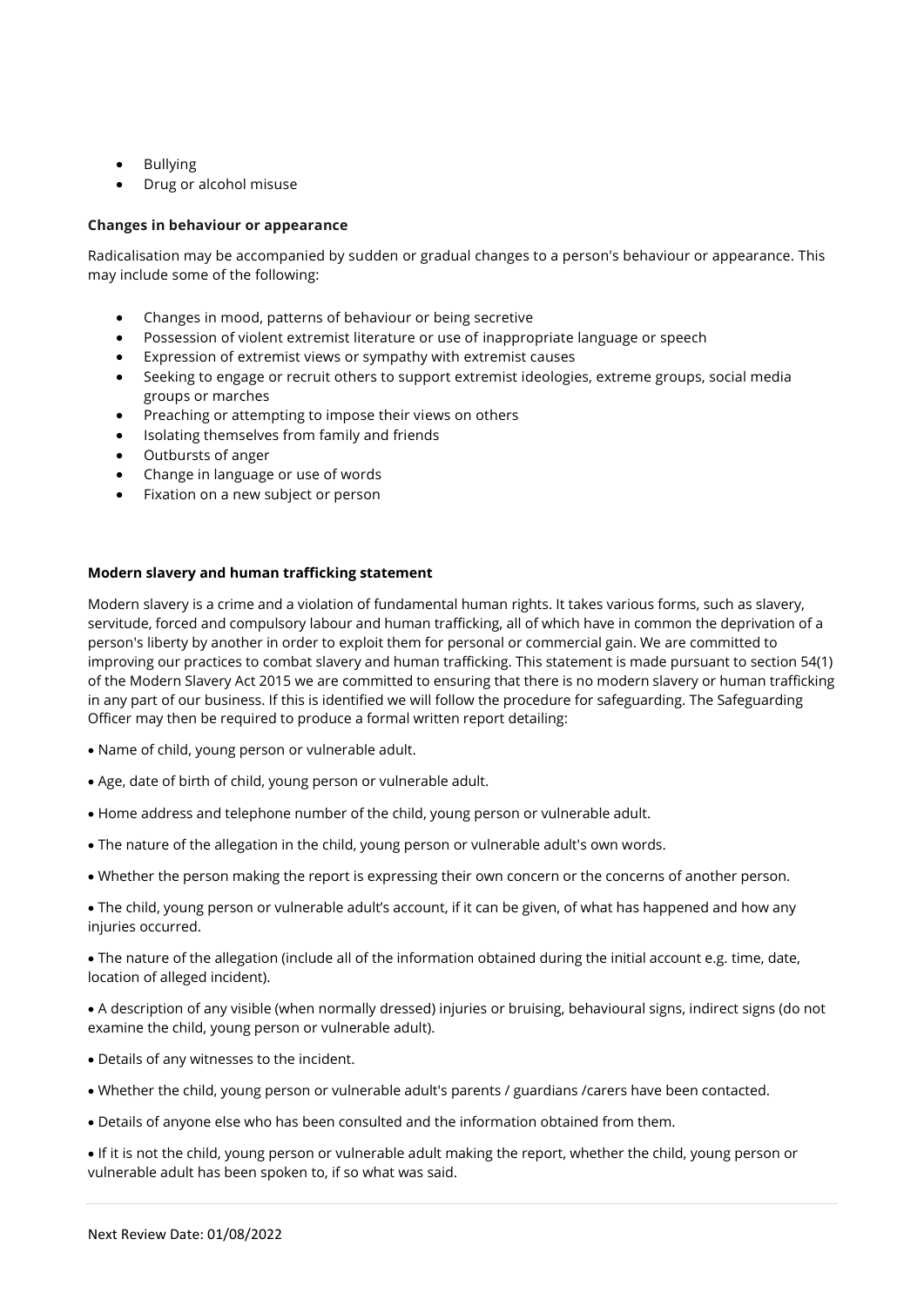• Record, sign and date on the day what you have seen, heard or been told.

• If making an electronic copy do not save to the hard drive or external port. Print off the record, sign and date, then delete the electronic copy, that day.

• Pass the record to Care line. Remember: Listen; Respond; Report and Record

# **FGM**

Female Genital Mutilation (FGM) is illegal in England and Wales under the FGM Act 2003 ("the 2003 Act"). It is a form of child abuse and violence against women. FGM comprises all procedures involving partial or total removal of the external female genitalia for non-medical reasons.

The FGM mandatory reporting duty is a legal duty provided for in the FGM Act 2003 (as amended by the Serious Crime Act 2

015). the legislation requires regulated health and social care professionals and teachers in England and Wales to make a report to the police where, in the course of their professional duties, they either:

Are informed by a girl under 18 that an act of FGM has been carried out on her

Observe physical signs which appear to show that an act of FGM has been carried out on a girl under 18 and they have no reason to believe that the act was necessary for the girl's physical or mental health or for purposes connected with labour or birth.

For the purposes of the duty, the relevant age is the girl's age at the time of the disclosure/identification of FGM (i.e. it does not apply where a woman aged 18 or over discloses she had FGM when she was under (18). Complying with the duty does not breach any confidentiality requirement or other restriction on disclosure which might otherwise apply. The duty is a personal duty which requires the individual professional who becomes aware of the case to make a report; the responsibility cannot be transferred. The only exception to this is if you know that another individual from your profession has already made a report; there is no requirement to make a second.

Reports under the duty should be made as soon as possible after a case is discovered, and best practice is for reports to be made by the close of the next working day, unless any of the factors described below are present. You should act with at least the same urgency as is required by your local safeguarding processes.

A longer timeframe than the next working day may be appropriate in exceptional cases where, for example, a professional has concerns that a report to the police is likely to result in an immediate safeguarding risk to the child (or another child, e.g. a sibling) and considers that consultation with colleagues or other agencies is necessary prior to the report being made.

If you think you are dealing with such a case, you are strongly advised to consult colleagues, including your designated safeguarding lead, as soon as practicable, and to keep a record of any decisions made. It is important to remember that the safety of the girl is the priority.

It is recommended that you make a report orally by calling 101, the single non-emergency number. You should be prepared to provide the call handler with the following information - explain that you are making a report under the FGM mandatory reporting duty:

Your details: Name, contact details (work telephone number and e-mail address) and times when you will be available to be called back, job role, place of work

Details of your organisation's designated safeguarding lead: name, contact details (work telephone number and email address), place of work

The girl's details: name, age/date of birth, address.

Throughout the process, you should ensure that you keep a comprehensive record of any discussions held and subsequent decisions made, in line with standard safeguarding practice. This will include the circumstances surrounding the initial identification or disclosure of FGM, details of any safeguarding actions which were taken, and when and how you reported the case to the police (including the case reference number). You should also ensure that your organization's designated safeguarding lead is kept updated as appropriate.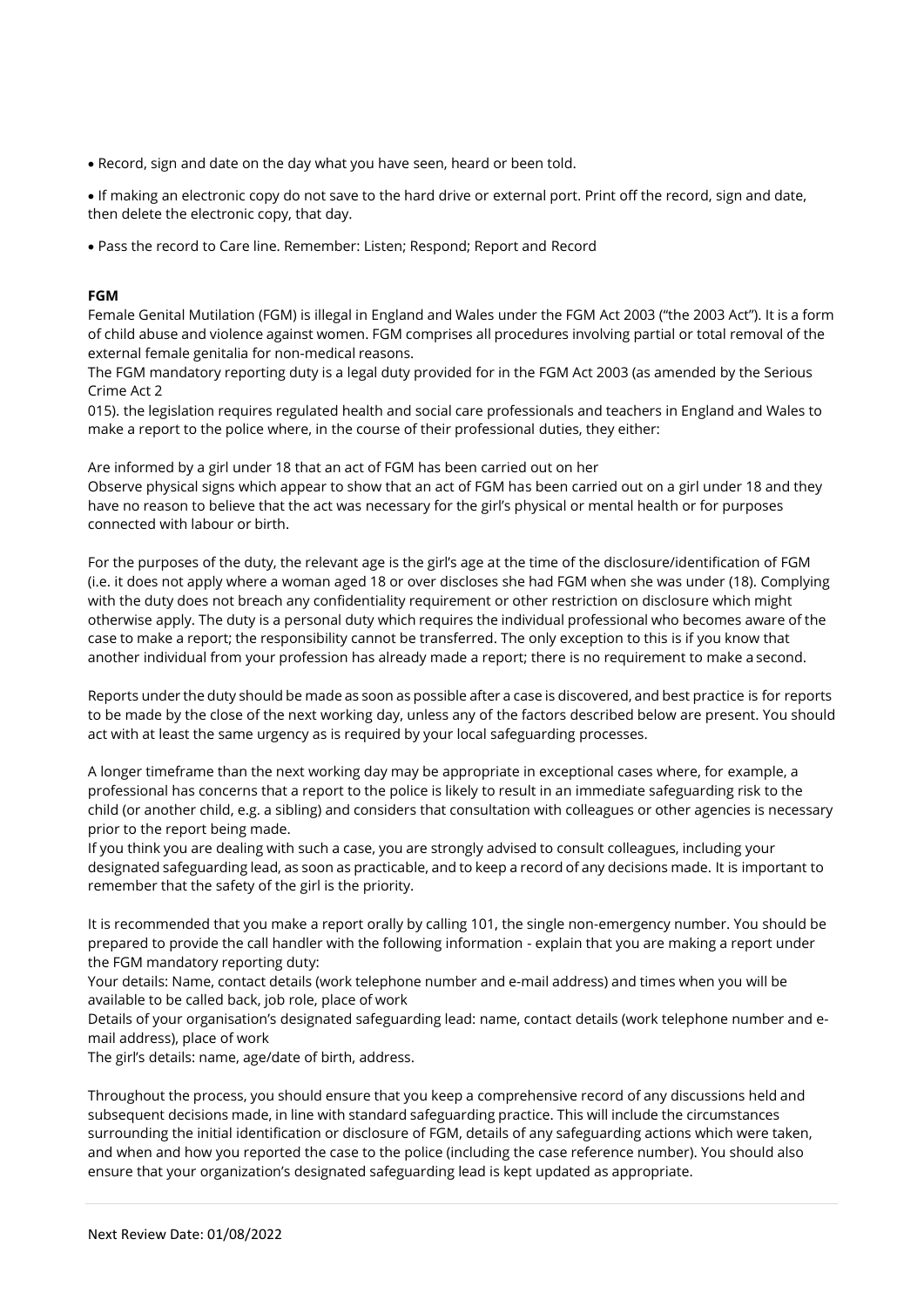Wherever possible, you should have this discussion in advance of/in parallel to the report being made. However, if you believe that telling the child/parents about the report may result in a risk of serious harm to the child or anyone else, or of the family fleeing the country, you should not discuss it.

FGM is child abuse, and employers and the professional regulators are expected to pay due regardto the seriousness of breaches of the duty.

# **What does the term grooming mean?**

- Grooming is a word to describe people befriending children and vulnerable adults to take advantage of them for sexual preferences
- Grooming is also used by extremist groups to radicalise individuals in to supporting and potentially committing terrorist attacks
- Grooming can be used to
- You will probably associate grooming with children, and predominantly this is what you will hear and see in the media on the subject, but it does also affect vulnerable adults

## **What is sexual online grooming?**

Sexual online grooming is when people form relationships with children pretending to be their friend, using social media platforms to do so, this has become much more prevalent during 2020/21. The person carrying out the online grooming will try to establish the likelihood of the child, or vulnerable adult telling someone. They will also find out as much as they can on family and social networks.

Online groomers will tend to use chatrooms, which are focused on young people. There are countless teen chat rooms on the internet, those carrying out the grooming will pretend to be a similar in age to the person they are grooming. They will even change their gender to make it easier to befriend the person they are grooming. Grooming online is anonymous and children and vulnerable people find it easier to trust an online 'friend' than someone they have met 'face to face'

# **How do you know if a child is being groomed online?**

- Wanting to spend more and more time on the internet
- Being secretive about who they are talking to online and what sites they visit
- Switching screens when you come near the computer
- Possessing items electronic devices or phones you haven't given them
- Using sexual language, you wouldn't expect them to know
- Becoming emotionally volatile

#### **Grooming – In Person**

Groomers will hide their true intentions and may spend a long time gaining a child or vulnerable adults trust. They may try to gain the trust of the whole family to allow them to be left alone with a child or vulnerable adult

## **Groomers may deliberately try to work with children or vulnerable adults and gain the trust of their colleagues**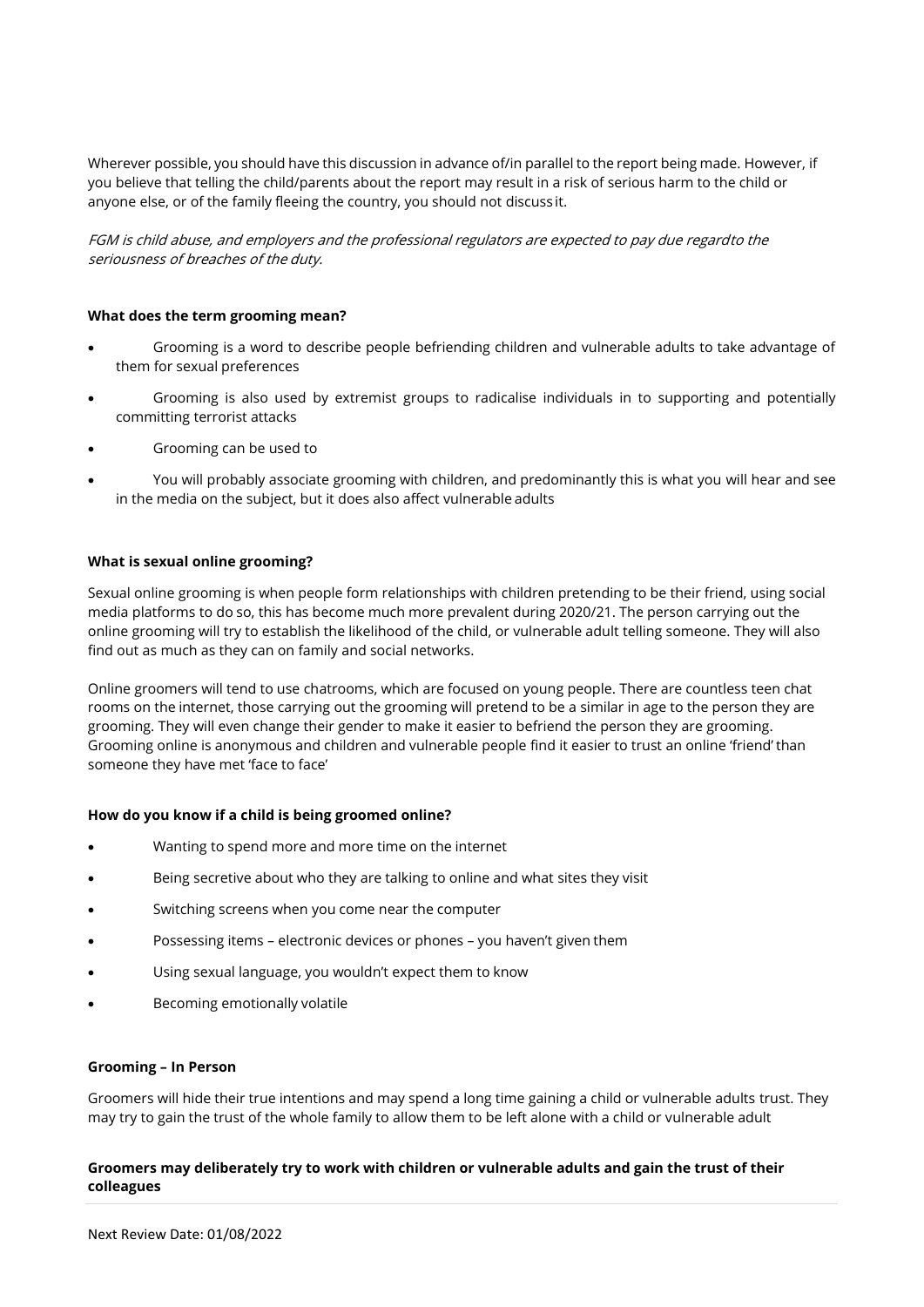## **To gain trust, groomers will:**

- Pretend to be someone they are not
- Offer advice or understanding
- **Buy gifts**
- Give the child or vulnerable adult attention
- Use their professional position or reputation
- Take them on trips, outings or holidays, or offer them money or drugs

Children or vulnerable adults may not speak out about their situation because they:

- Feel ashamed of feel guilty
- Are being cohered and threatened by the assailant
- Are unaware that they are being abused or exploited
- Believe they are in a relationship with a 'boyfriend' or 'girlfriend'

# **Assessment of risk outside the home, including teenage relationship abuse as a factor.**

[All staff, but especially the designated safeguarding lead \(or deputy\) should be considering the context within](https://assets.publishing.service.gov.uk/government/uploads/system/uploads/attachment_data/file/707761/Keeping_Children_Safe_in_Education_-_September_2018.pdf)  [which such incidents and/or behaviours occur. This has been previously](https://assets.publishing.service.gov.uk/government/uploads/system/uploads/attachment_data/file/707761/Keeping_Children_Safe_in_Education_-_September_2018.pdf) known as contextual safeguarding which [simply means assessments of children should consider whether wider environmental factors are present in a](https://assets.publishing.service.gov.uk/government/uploads/system/uploads/attachment_data/file/707761/Keeping_Children_Safe_in_Education_-_September_2018.pdf)  [child's life that are a threat to their safety and/or welfare.](https://assets.publishing.service.gov.uk/government/uploads/system/uploads/attachment_data/file/707761/Keeping_Children_Safe_in_Education_-_September_2018.pdf)

Assessment of risk outside of the home helps focus on the fact that young people experience harm beyond their families and recognises that the different relationships that young people form in their neighbourhoods, schools, colleges and online can feature violence and abuse, including teenage abuse and gang affiliation. Parents and carers have little influence over these contexts, and young people's experiences of extra-familial abuse can undermine parent-child relationships.

[AROH, therefore, expands the objectives of child protection systems,](https://contextualsafeguarding.org.uk/about/what-is-contextual-safeguarding) beyond focusing on families in recognition [that young people are vulnerable to abuse in a range of social contexts."](https://contextualsafeguarding.org.uk/about/what-is-contextual-safeguarding) (KCSiE 2018 extract)

# **I.T. and Internet Safety**

The internet is used in HTS to promote our service and to support the professional work of staff and to enhance the management functions. Technology is advancing rapidly and is now a huge part of everyday life, education and business. We want to equip our staff with all the necessary I.T skills that they will need in order to enable them to deliver an effective, efficient and safe service, both on site and away from the centres as has been necessary over the current challenging times.

Communication between HTS and our learners/apprentices, and employers may be through e-mail, WhatsApp messaging, online Zoom and Teams meetings and telephone messages. Also, online platforms such as, OneFile and BKSB. This form of contact can often be considered to be more effective, reliable and economic in current times. Will may also inform apprentices of details relating to changes in delivery and deadlines for completion of work via letter.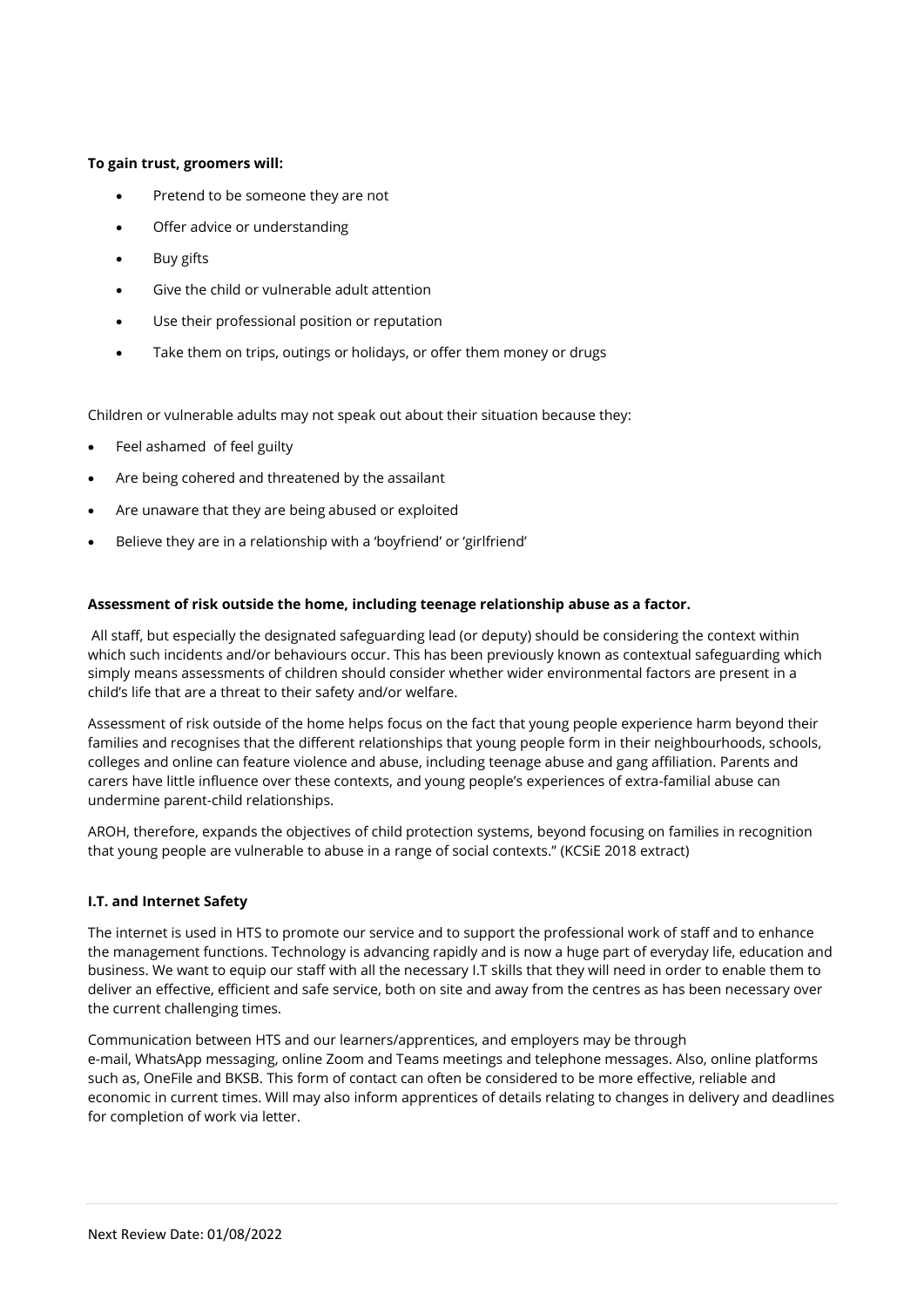## **The Safeguarding Lead has the following responsibilities:**

- has day-to-day responsibility for e-safety issues and has a leading role in establishing and reviewing HTS esafety policies and documents
- ensures that all staff are aware of the procedures that need to be followed in the event of an e-safety incident taking place
- provides advice for staff, as required and advises apprentices on e-safety and how to stay safe
- liaises with the Local Authority through the LADO for incidents that are defined as Safeguarding concerns and appropriate referrals made
- receives reports of e-Safety incidents and creates a log of incidents to inform future developments following our Safeguarding reporting procedures)

Parents/Carers play a crucial role in ensuring that their children understand the need to use the internet and mobile devices in an appropriate way. HTS service will take every opportunity to help parents/carers understand these issues and encourage the promotion of good e-safety practice and to follow guidelines such as, Information, [Advice and Support to Keep Children Safe Online \(internetmatters.org\)](https://www.internetmatters.org/)

# **Cyberbullying?**

Cyberbullying involves the use of electronic communication devices to bully people. These include: mobile phones, tablets, iPods, laptops and PCs. Social media platforms such as Facebook, Instagram, Twitter and WhatsApp are used by cyberbullies to put out their communications.

# **Who is most at risk?**

- Children using social media unsupervised
- Vulnerable adults are particularly at risk if they are using social media, as they may be more emotionally and mentally susceptible to the abuse.

## **Photographing, videoing and filming of children, young people and vulnerable adults**

The following is required for HTS activities or events where children or vulnerable adults are participating:

• Where appropriate consent from the parent/guardian for photographing, videoing and/or filming of a child, young person or vulnerable adult must be obtained prior to the event or activity.

• Where possible anyone wishing to use photographic/film/video equipment at a venue must obtain the approval of the Safeguarding Officer this includes the use of mobile phones and any other similar equipment.

• An activity or event specific identification badge/sticker must be provided to and clearly displayed at all times by accredited photographers, film and video operators on the day of the activity or event.

• No unsupervised access or one-to-one sessions are to be permitted unless this has been approved in advance by the organisation, and appropriate vetting has occurred.

• HTS reserves the right at all times to prohibit the use of photography, film or video at any event or activity with which it is associated.

• The requirements above are publicly promoted to ensure all people present at the event or activity understand the procedure and are aware of whom to contact if concerned.

Concerns about Photographers, Video or Film Operators Any concerns with photographers or video or film operators are to be reported to HTS Safeguarding Officer and where relevant Care line and Local Authority Designated Officer.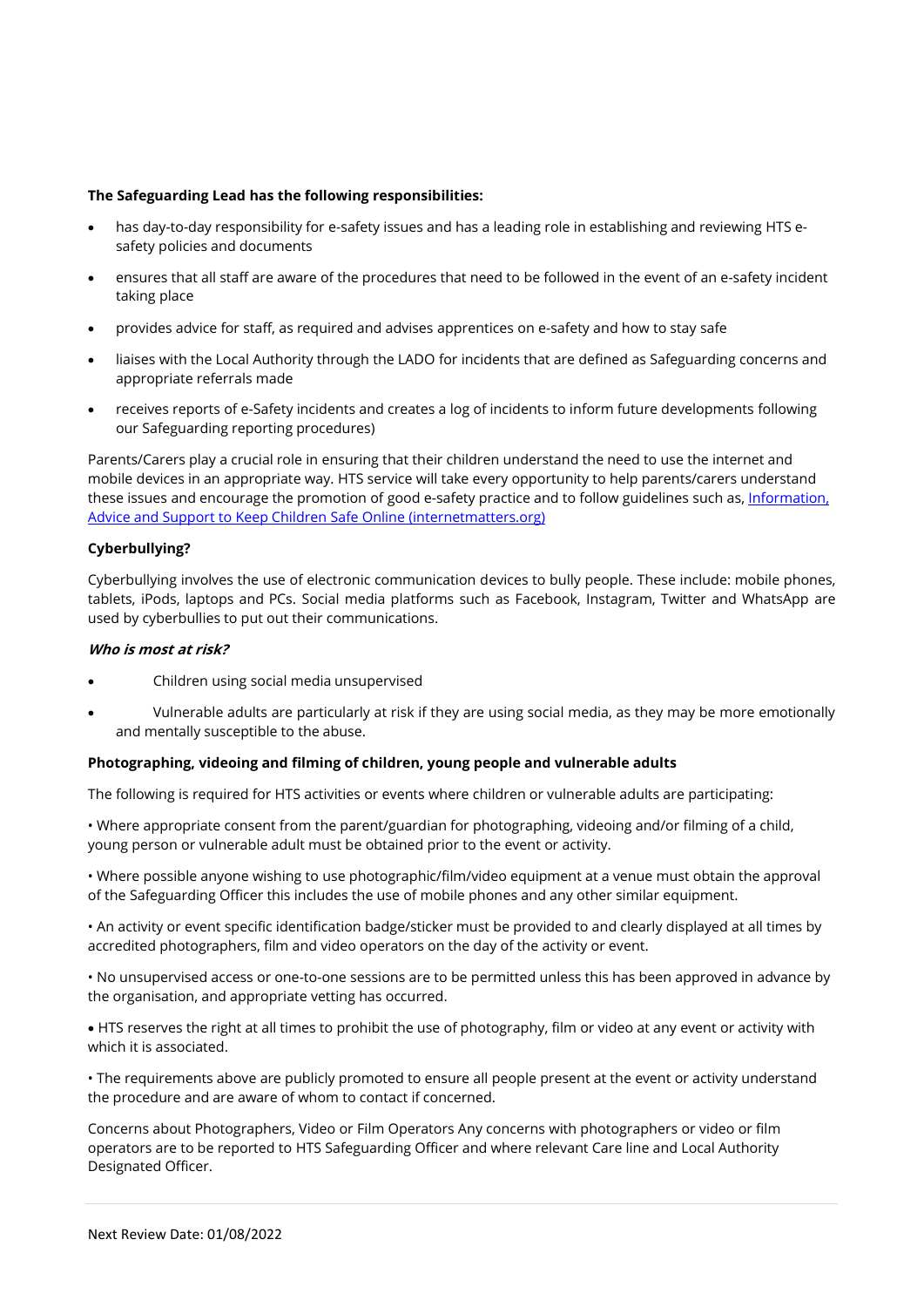# **Children or Vulnerable Adults in Publications and on the Internet**

The internet and internal publications provide excellent opportunities to broadcast achievements of individuals to the world and to provide a showcase for the activities of HTS. In some cases, however, displaying certain information about children, young people and vulnerable adults could place them at risk. The following procedure must be followed to ensure HTS publications and HTS information on the Internet do not place children, young people and vulnerable adults at risk. HTS publications and HTS information on the Internet must adhere to the following:

• Publications or information on an Internet must never include personal information that could identify a child or vulnerable adult e.g. home address, e-mail address, telephone number of a child or vulnerable adult. Any contact information must be directed to either the Safeguarding Officer.

• Before publishing any information about a child, young person or vulnerable adult, written consent must be obtained from the child, young person or vulnerable adult's parent/guardian if appropriate. If the material is changed from the time of consent, the parents/guardians must be informed and consent provided for the changes.

• The content of photographs or videos must not depict a child or vulnerable adult in a provocative pose or in a state of partial undress. Children, young people and vulnerable adults must never be portrayed in a demeaning or tasteless manner.

• For photographs or videos of groups or teams of children or vulnerable adults ensure that only the group or team is referred to, not individual members. Credit for achievements by a child or vulnerable adult are to be restricted to first names e.g. Tracey was Player of the Year 2002.

• All published events involving children or vulnerable adults must be reviewed to ensure the information will not put children or vulnerable adults at risk. Any publications of specific meetings or child, young person or vulnerable adult events e.g. team coaching sessions, must not be distributed to any individuals other than to those directly concerned.

• Particular care must be taken in publishing photographs, film or videos of children or vulnerable adults who are considered particularly vulnerable e.g. the subject of a child or vulnerable adult protection issue or a custody dispute.

• Particular care is to be taken in publishing photographs, films or videos of children, young person or vulnerable adults with physical, learning and/or communication or language disabilities, as they could be particularly vulnerable to abuse. Important Note: Any concerns or enquiries about publications or Internet information should be reported to the Safeguarding Officer.

## **Supporting the threat of Homelessness**

Housing authorities have a duty to provide or secure the provision of advice and information about homelessness and the prevention of homelessness, free of charge. These services will form part of the offer to applicants who are also owed other duties under Part 7, for example the prevention and relief duties. **They must also be available to any other person in their district,** including people who are not eligible for further homelessness services as a result of their immigration status. The provision of up to date, comprehensive, tailored advice and information will play an important part in delivering the housing authority's strategy for preventing homelessness.

Housing authorities may wish to consider providing information for those who are ineligible for further homelessness services on how to access any other assistance available in the area, for example through charitable or faith groups.

Under [section](http://www.legislation.gov.uk/ukpga/2017/13/section/2) 179(1) of the 1996 Act, authorities must provide information and advice on:

1. (a) preventing homelessness;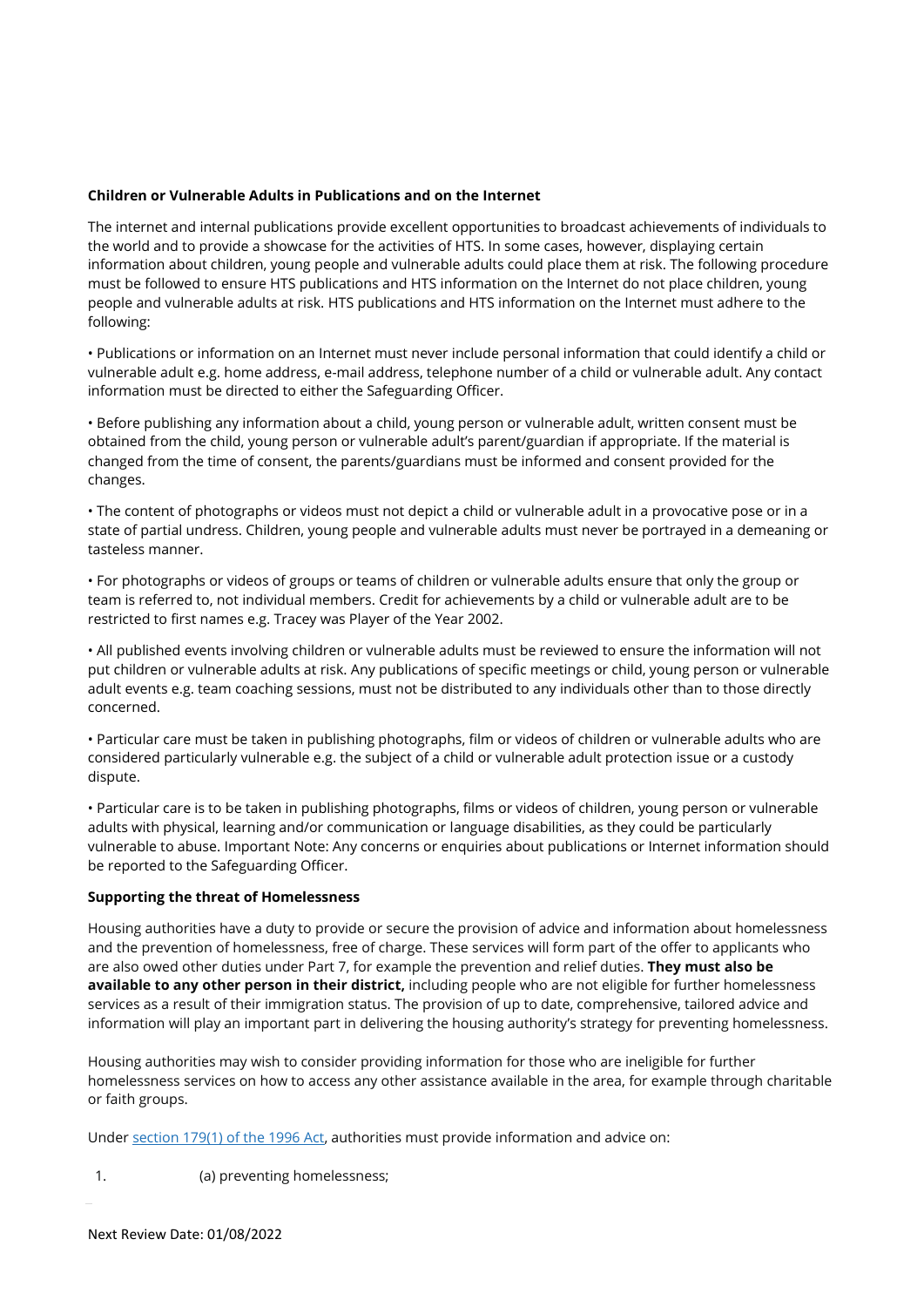- 2. (b) securing accommodation when homeless;
- 3. (c) the rights of people who are homeless or threatened with homelessness, and the duties of the authority;
- 4. (d) any help that is available from the authority or anyone else for people in the authority's district who are homeless or may become homeless (whether or not they are threatened with homelessness); and,
- 5. (e) How to access that help.

Early applications for homelessness assistance maximise the time and opportunities available to prevent homelessness. Information provided through authorities' websites and other channels should therefore:

- 1. (a) help enable people to take action themselves where possible; and,
- 2. (b) Actively encourage them to seek assistance from the authority in good time if they need it.

[Section](http://www.legislation.gov.uk/ukpga/2017/13/section/2) 179(2) states that housing authorities must design advice and information services to meet the needs of people within their district including, in particular, the needs of the following groups

- 1. (a) people released from prison or youth detention accommodation;
- 2. (b) care leavers;
- 3. (c) former members of the regular armed forces;
- 4. (d) victims of domestic abuse;
- 5. (e) people leaving hospital;
- 6. (f) people suffering from a mental illness or impairment; and,
- 7. (g) Any other group that the authority identify as being at particular risk of homelessness in their district.

Housing authorities will need to work with other relevant statutory and non-statutory service providers to identify groups who are at particular risk and to develop appropriate provision that is accessible to those who are likely to need it. In some circumstances tailored advice and information will be best delivered in a targeted and planned way when it is most likely to be needed – for example, in preparation for leaving care, being discharged from hospital or being released from custody, but it should also be widely accessible as a universal service. Appropriate provision will need to be made to ensure accessibility for people with particular needs, including those with mobility difficulties, sight or hearing loss and learning difficulties, as well as those for whom English is not their first language.

Many people concerned about a risk of homelessness will be seeking practical advice and assistance to help them remain in their accommodation or secure alternative accommodation. Advice on the following issues may help to prevent people from becoming threatened with homelessness:

- 1. (a) tenants' rights and rights of occupation;
- 2. (b) what to do about harassment and threats of illegal eviction;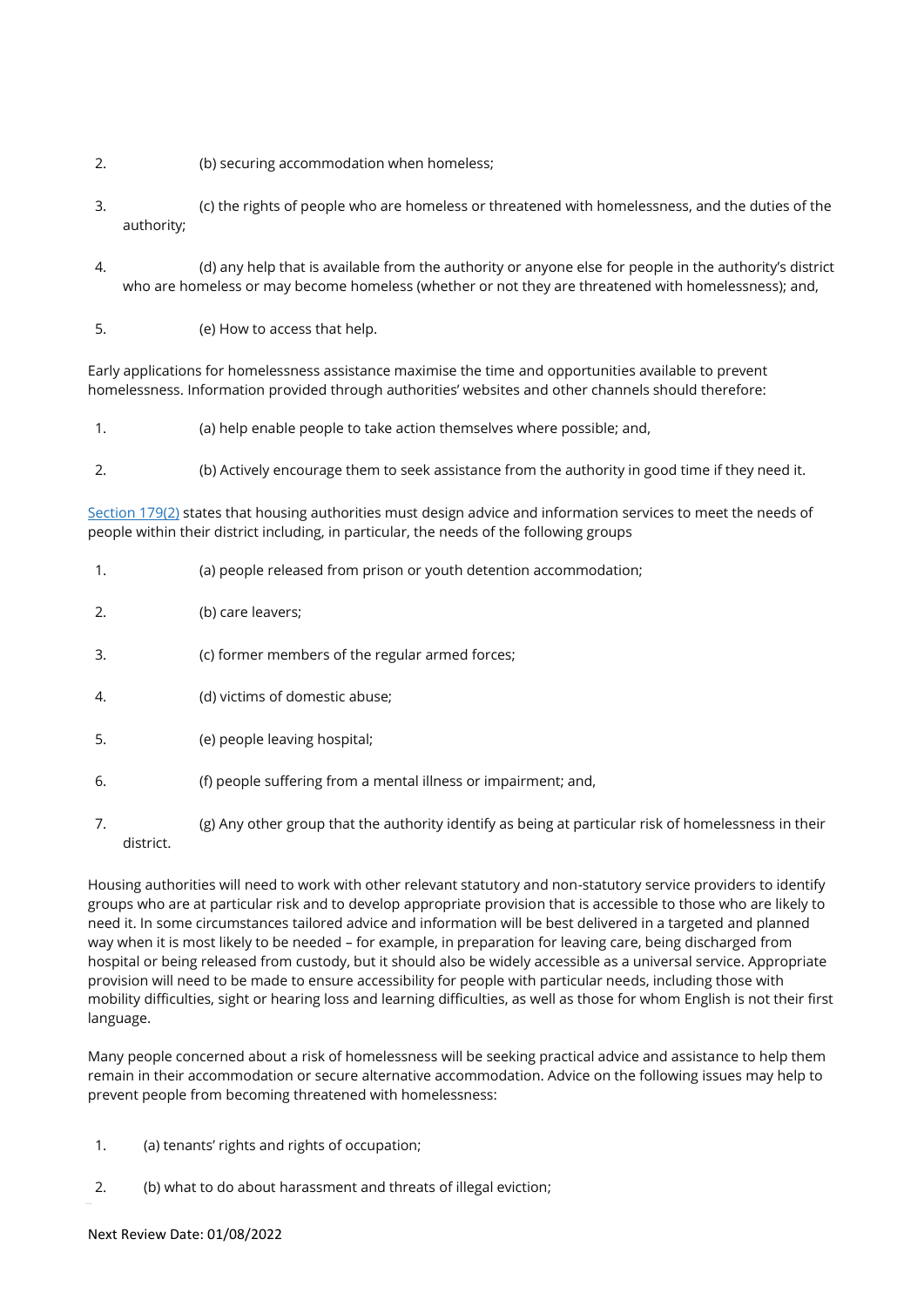- 3. (c) rights to benefits including assistance with making claims as required;
- 4. (d) how to protect and retrieve rent deposits;
- 5. (e) rent and mortgage arrears;
- 6. (f) how to manage debt;
- 7. (g) help available to people at risk of violence and abuse;
- 8. (h) grants available for housing repair and/or adaptation;
- 9. (I) how to obtain accommodation in the private rented sector e.g. details of landlords and letting agents within the district, any accreditation schemes, and information on rent guarantee and deposit schemes;

# **Keeping Yourself Safe**

To maintain yours and the learner/apprentice safety, the following are strictly prohibited:

- Befriending apprentices on personal social media sites
- Distributing personal telephone numbers
- Visit apprentices at home
- Do not use sarcasm, insults or belittling comments towards apprentices
- Personal relationships with apprentices

You will naturally build a rapport with apprentices and they may see you as a confident and support, but be sure to maintain professional boundaries whenever carrying out work on behalf. Be respectful and appreciate you are in a position of trust.

- Uphold confidentiality within certain remits when required by the situation, but be careful not to promise to keep secrets or ask others to do so
- Avoid spending time alone with apprentices in a closed environment. If this is unavoidable for example during a formal assessment/ examination ensure a member of the site staff is aware where you are and monitors this. Always keep the door to the room open at all times.
- Be careful when giving apprentice advice as this is based on your opinion, focus support around information (facts) and guidance (signposting)

If at any point, you feel unsafe in an apprentices company inform your line manager and the DSL immediately.

# **It is a requirement of Contract to report all Safeguarding concerns- please ensure contract compliance at all times**

## **Related policies**

There are other specific HTS policies that have our approach to safeguarding embedded within them. These include:

- Prevent Policy
- Whistle Blowing Policy
- Complaints Policy.